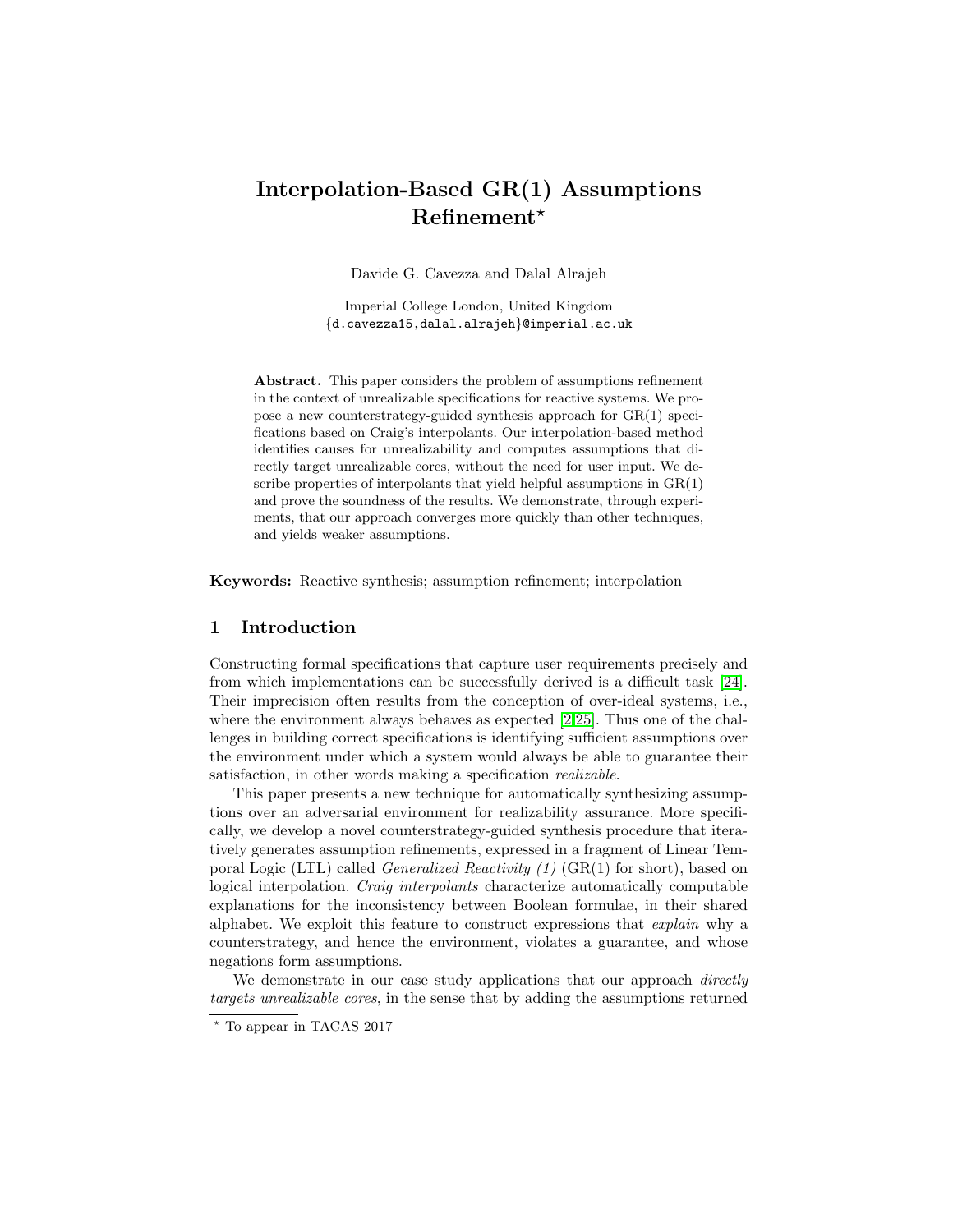at each iteration, a specific subset of minimally unfulfillable guarantees [\[12\]](#page-15-1) becomes realizable. Therefore each iteration takes a step closer to realizability. To characterize the scope of our approach we introduce the notion of fully-separable interpolants and prove the soundness of our computation when interpolants are fully separable. We further provide a discussion about the complexity of the proposed approach and its convergence, as well as the weakness of our refinements in comparison with those computed by existing techniques [\[26,](#page-16-2)[3,](#page-15-2)[4\]](#page-15-3).

# 2 Related Work

Recent years have seen the development of effective counterstrategy-guided approaches to GR(1) assumptions refinement, notably [\[26,](#page-16-2)[3,](#page-15-2)[4\]](#page-15-3). Nonetheless those approaches depend significantly on users' knowledge of the problem domain and of the cause of unrealizability. The work in [\[26\]](#page-16-2) requires users to specify a set of temporal logic templates as formulae with placeholders to be replaced with Boolean variables. Assumptions are then generated as instantiations of such templates that eliminate a given counterstrategy. This typically constrains the search space to only a subset of  $GR(1)$  formulae, which do not necessarily address the cause of unrealizability, and potentially eliminate viable solutions to the realizability problem. Similarly, the work in [\[3\]](#page-15-2), although generating such templates automatically, requires users to provide a subset of variables for template instantiation. Unless the user knows the exact subset of variables that form the cause, this may yield assumptions that do not target the true cause of unrealizability, leading to refinements that needlessly over-constrain the environment. Our proposed method instead directly targets counter-strategies and unrealizable cores, and does not require users to provide variables for constructing refinements.

Other related work on assumption refinement includes those operating directly on game structures [\[11\]](#page-15-4). With regard to the parity game model used for controller synthesis (such as in [\[31,](#page-16-3)[32\]](#page-16-4)), the paper defines the concept of safety assumptions as sets of edges that have to be avoided by the environment, and the concept of fairness assumptions as sets of edges that have to be traversed by the environment infinitely often. The work devises an algorithm for finding minimal edge sets in order to ensure that the controller has a winning strategy. Our approach instead focuses on synthesizing general declarative temporal assertions whose inclusion has the effect of removing edges from the game structure, and directly targeting sources of unrealizability. The problem of synthesizing environment constraints has been tackled in the context of assume-guarantee reasoning for compositional model checking [\[30,](#page-16-5)[14,](#page-15-5)[20\]](#page-16-6) to support compositional verification. In these, assumptions are typically expressed as LTSs and learning algorithms like  $\mathcal{L}^*$  [\[5\]](#page-15-6) are used to incrementally refine the environment assumptions needed in order to verify the satisfaction of properties.

Craig interpolants have been deployed in the context of abstraction refinement for verification in [\[18,](#page-15-7)[17\]](#page-15-8). The differences with our work are in specification language and overall objective: they seek additional assertions for static analysis of programs, while we look for  $GR(1)$  refinements of systems specifications to en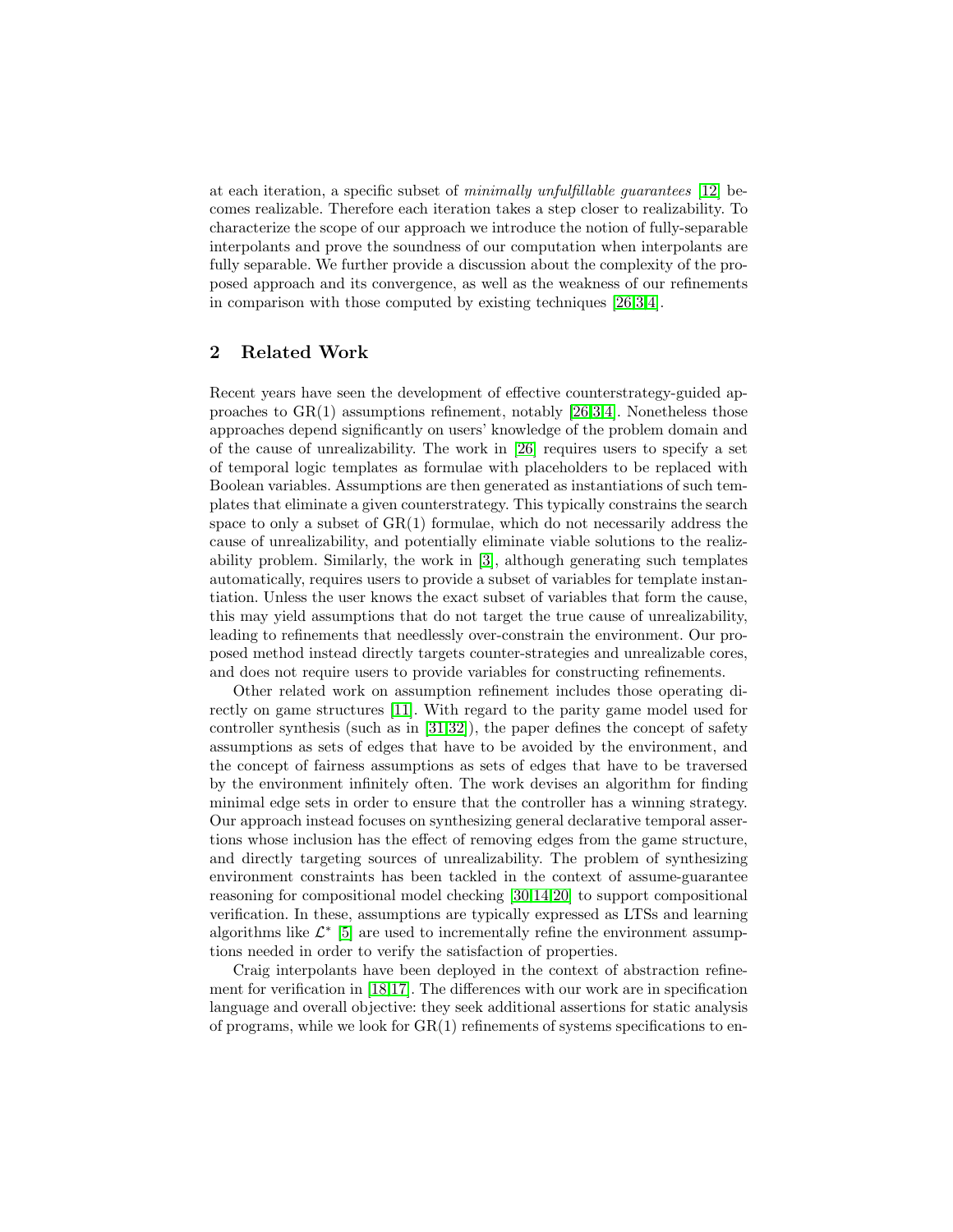able their automated synthesis. The authors of [\[16\]](#page-15-9) use interpolation to support the extraction of pre- and trigger-conditions of operations within event-driven systems to enable the 'satisfaction' of goals expressed within restricted fragment of LTL. Though different in objective, approach and class of properties, our technique can help in identifying specifications operationalizable by [\[16\]](#page-15-9).

# <span id="page-2-0"></span>3 Background

Generalized Reactivity (1) Specifications. LTL [\[28\]](#page-16-7) is a formalism widely used for specifying reactive systems. The syntax of LTL is defined over a finite non-empty set of propositional variables  $V$ , the logical constants true and false, Boolean connectives, and operators  $X$  (next),  $G$  (always),  $F$  (eventually),  $U$ (until). Given a set of states Q and a labelling function  $\lambda: Q \to 2^{\mathcal{V}}$ , an LTL formula  $\phi$  is interpreted over an infinite sequence of states  $\sigma = q_0 q_1 ...$  in the standard way, and its language  $\mathcal{L}(\phi)$  is the set of (infinite) state valuation sequences  $w = \lambda(q_0)\lambda(q_1)$ ... such that  $w \models \phi$ . We assume that the set V consists of two disjoint sets: *input variables*  $X$  and *output variables*  $Y$ . We will use the expression  $B(V)$  for a boolean expression (i.e., a logical expression without temporal operators) which uses variables in the set  $\mathcal{V}$ . We will also denote by  $\mathbf{X}\mathcal{V}$ the set of expressions obtained by prepending a "next" operator to the variables in  $\mathcal V$ : this is equivalent to the set of primed versions of such variables [\[9\]](#page-15-10).

Generalized Reactivity (1) specifications (written GR(1) for short) are a subset of LTL of the form  $\phi^{\mathcal{E}} \to \phi^{\mathcal{S}}$  where  $\phi^{\mathcal{E}}$  represents the assumptions of an environment and  $\phi^{\mathcal{S}}$  the guarantees of a controller. The expression  $\phi^{\theta}$ , where  $\theta \in \{\mathcal{E}, \mathcal{S}\}$ , is specified as conjunction of the following: (1) a Boolean formula  $\varphi_{init}^{\theta}$ of the form  $B(\mathcal{X})$  if  $\theta = \mathcal{E}$  and  $B(\mathcal{V})$  otherwise, representing initial conditions; (2) a set of LTL formulae  $\varphi_{inv}^{\theta}$  of the form  $GB(\mathcal{V}\cup \mathbf{X}\mathcal{X})$  if  $\theta=\mathcal{E}$  and  $GB(\mathcal{V}\cup \mathbf{X}\mathcal{V})$ when  $\theta = S$ , representing invariants; and (3) a set of LTL formulae  $\varphi_{fair}^{\theta}$  of the form  $GFB(V)$  representing fairness conditions. We will sometimes indicate GR(1) specifications as a tuple  $\langle \phi^{\mathcal{E}}, \phi^{\mathcal{S}} \rangle$  with  $\phi^{\theta} = {\phi^{\theta}_{init}} \cup {\phi^{\theta}_{inv}} \cup {\phi^{\theta}_{fair}}.$ 

A finite-state Moore transducer is a tuple  $M = \langle Q, q_0, \mathcal{I}, \mathcal{O}, \rho, \delta \rangle$  where Q is a set of states,  $q_0 \in Q$  is the initial state,  $\rho: Q \times I \to Q$  is the transition function, and  $\delta: Q \to \mathcal{O}$  is the output function. Given an input sequence  $w = i_0i_1...$ , a run of M is the sequence  $\sigma = q_0q_1...$  such that  $q_{k+1} = \rho(q_k, i_k)$ for all  $k \geq 0$ . A run  $\sigma$  on input sequence  $w \in \mathcal{I}^{\omega}$  produces an infinite word  $M(w) = (\delta(q_0), i_0), (\delta(q_1), i_1)$ .... The language of a Moore transducer M is  $\mathcal{L}(M) = \{M(w)|w \in \mathcal{I}^{\omega}\}\$ , i.e., the infinite words generated by a sequence of inputs and the corresponding outputs over runs of  $M$ . A Moore transducer  $M$  is said to satisfy an LTL expression  $\phi$  if  $\mathcal{L}(M) \subseteq \mathcal{L}(\phi)$ ; in this case we also say that M is a model of  $\phi$  and we denote it as  $M \models \phi$ . A GR(1) property  $\phi$  is said to be realizable if there exists an M (representing a controller) such that  $M \models \phi$ .

Given a specification  $\langle \phi^{\mathcal{E}}, \phi^{\mathcal{S}} \rangle$  that is unrealizable, we say that  $\varphi^{\mathcal{S}} \subseteq \phi^{\mathcal{S}}$ is minimally unfulfillable w.r.t. to  $\phi^{\mathcal{E}}$  iff the removal of any guarantee  $g \in \varphi^{\mathcal{S}}$ makes  $\langle \phi^{\mathcal{E}}, \varphi^{\mathcal{S}} \setminus \{g\} \rangle$  realizable [\[12\]](#page-15-1). Furthermore, an assumption  $a \in \phi^{\mathcal{E}}$  is said to be unhelpful w.r.t.  $\phi^{\mathcal{S}}$  if  $\forall \varphi^{\mathcal{S}} \subseteq \phi^{\mathcal{S}}$ .  $\langle \phi^{\mathcal{E}}, \varphi^{\mathcal{S}} \rangle$  is realizable  $\leftrightarrow \langle \phi^{\mathcal{E}} \setminus \{a\}, \varphi^{\mathcal{S}} \rangle$  is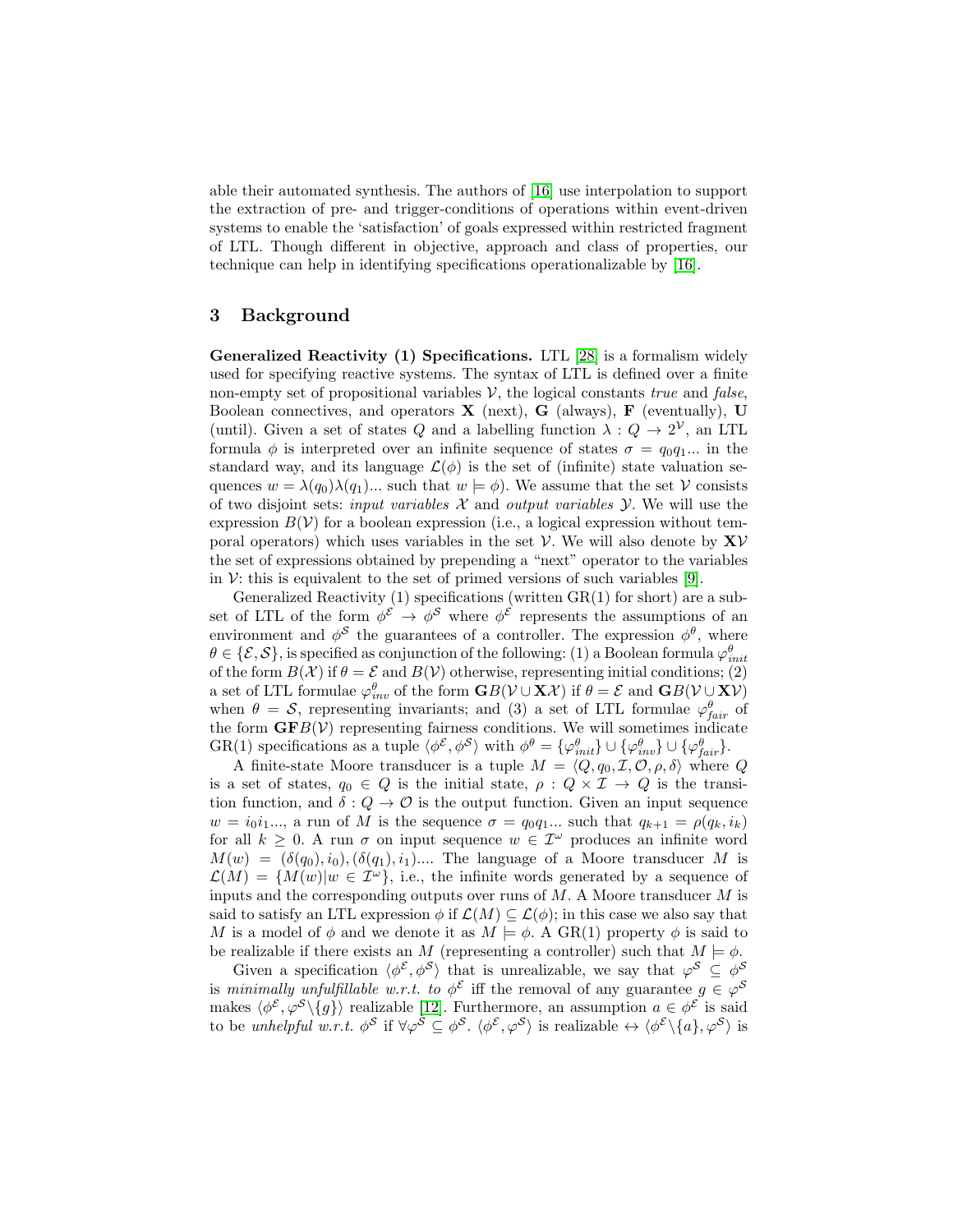realizable. It is said to be helpful otherwise. Given a set of minimally unfulfillable guarantees  $\varphi^{\mathcal{S}}$  w.r.t.  $\phi^{\mathcal{E}}$ , let  $\varphi^{\mathcal{E}} \subseteq \phi^{\mathcal{E}}$  be a set of helpful assumptions for  $\varphi^{\mathcal{S}}$ ; the specification  $\langle \varphi^{\mathcal{E}}, \varphi^{\mathcal{S}} \rangle$  is called an unrealizable core [\[12\]](#page-15-1).

If a specification  $\phi$  over  $\mathcal{V} = \mathcal{X} \cup \mathcal{Y}$  is unrealizable, an unrealizable core  $\langle \varphi^{\mathcal{E}}, \varphi^{\mathcal{S}} \rangle$  and an environment strategy (called a *counterstrategy*) can be com-puted [\[12,](#page-15-1)[22\]](#page-16-8). A counterstrategy is defined as a Moore transducer  $(S, s_{init}, 2^{\mathcal{Y}'}, 2^{\mathcal{X}},$  $(\rho, \delta)$  that satisfies  $\varphi^{\mathcal{E}}$  and violates  $\varphi^{\mathcal{S}}$  [\[4\]](#page-15-3). It describes the inputs produced by an admissible environment in response to the output configuration yielded by the controller in order to force the violation of  $\phi$ . The runs of a counterstrategy are called plays. The terms 'counterstrategy' and 'play' come from the gametheoretic algorithms used to reason about realizability [\[9,](#page-15-10)[3,](#page-15-2)[22\]](#page-16-8). The transition function  $\rho$  depends only on a subset of the output variables  $\mathcal{Y}' \subseteq \mathcal{Y}$  [\[22\]](#page-16-8). We define a labelling function  $\lambda' : S \to 2^{\lambda' \cup \mathcal{Y}'}$  over states in the counterstrategy in this way: a propositional variable is in  $\lambda'(s)$  if it is asserted in all the incoming transitions of s, while  $\lambda'(s)$  is arbitrary for any s with no incoming transitions.

Interpolants. Craig interpolation was originally defined for first-order logic [\[15\]](#page-15-11) and later for propositional logic [\[23\]](#page-16-9). No interpolation theorems have been proved for the general LTL. Extensions have been proposed recently for LTL fragments [\[21,](#page-16-10)[19\]](#page-16-11). However these do not include  $GR(1)$  formulae and therefore are not applicable in our case. We use interpolation for propositional logic.

Formally, given an unsatisfiable conjunction of formulae  $\alpha \wedge \beta$ , a Craig interpolant I is a formula that is implied by  $\alpha$ , is unsatisfiable in conjunction with β, and is defined on the common alphabet of  $\alpha$  and  $\beta$ . We write  $\mathcal{L}_{\phi}$  to denote the set of variables that occur in a formula  $\phi$  (also called the *alphabet* of  $\phi$ ).

**Definition 1 (Interpolant [\[23\]](#page-16-9)).** Let  $\alpha$  and  $\beta$  be two logical formulae such that their conjunction  $\alpha \wedge \beta$  is unsatisfiable. Then there exists a third formula *I*, called interpolant of  $\alpha$  and  $\beta$ , such that,  $\alpha \to I$ ,  $I \to \neg \beta$  and  $\mathcal{L}_I \subseteq \mathcal{L}_\alpha \cap \mathcal{L}_\beta$ .

An interpolant can be considered as an over-approximation of  $\alpha$  that is still unsatisfiable in conjunction with  $\beta$ . As stated in Craig's interpolation theorem, although an interpolant always exists, it is not unique. Several efficient algorithms have been proposed for interpolation in propositional logics. The resulting interpolant depends on the internal strategies of these algorithms (e.g., SAT solvers, theorem provers). Our approach is based on McMillan's interpolation algorithm described in [\[29\]](#page-16-12) and implemented in MathSAT [\[13\]](#page-15-12). In brief, the algorithm considers a proof by resolution for the unsatisfiability of  $\alpha \wedge \beta$ . (See Appendix for details.)

# 4 Approach Overview

The general procedure is based on a sequence of realizability checks and coun-terstrategy computations, in the spirit of [\[26,](#page-16-2)[3\]](#page-15-2). A specification  $\langle \phi^{\mathcal{E}}, \phi^{\mathcal{S}} \rangle$  is first checked for realizability. If it is unrealizable, a counterstrategy C and an unrealizable core  $\langle \varphi^{\mathcal{E}}, \varphi^{\mathcal{S}} \rangle$  are computed. The counterstrategy constitutes an example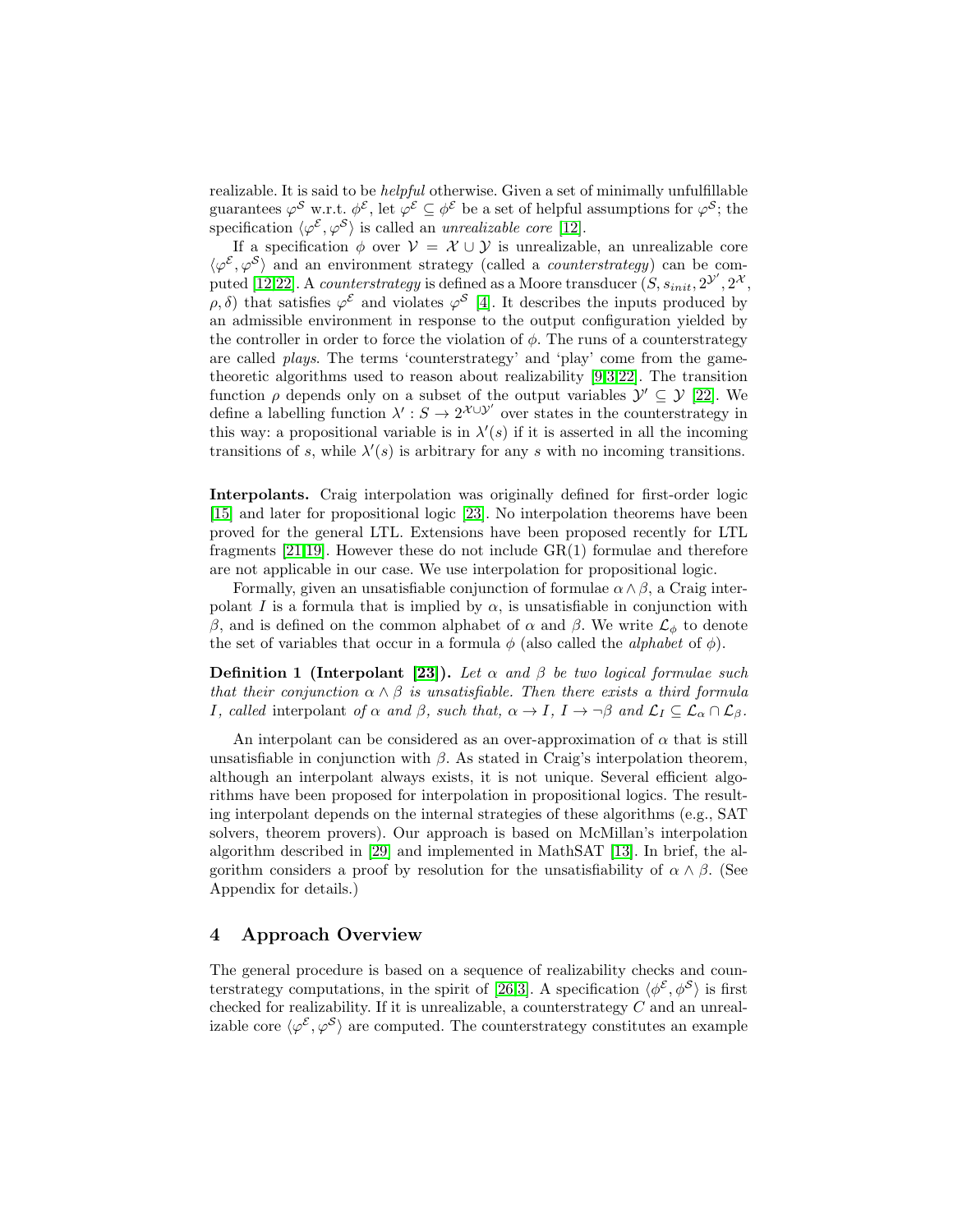of environment behaviours that force the violation of the guarantees of  $\varphi^{\mathcal{S}}$ : therefore, the assumptions  $\varphi^{\mathcal{E}}$  are refined by adding a GR(1) formula which is inconsistent with the counterstrategy. A set of such formulae  $\Psi$  is automatically computed by interpolating  $(\alpha)$  the description of an environment behaviour in the counterstrategy, given by the assumptions and a sequence of state labellings in the counterstrategy; and  $(\beta)$  the guarantees, and by negating the interpolant. A formula  $\psi_i \in \Psi$  is added to the original set of assumptions  $\phi^{\mathcal{E}}$  and the procedure repeats the above steps recursively until realizability is achieved. Algorithm [1](#page-4-0) describes this procedure schematically.

### Algorithm 1: CounterstrategyGuidedRefinement procedure

```
Data: \phi^{\mathcal{E}}, assumptions
         Data: \phi^{\mathcal{S}}, guarantees
         Result: \{\psi_i\}, set of alternative assumption refinements such that \phi^{\mathcal{E}} \wedge \psi_i \to \phi^{\mathcal{S}}is realizable for every i1 if \mathit{Satisfiable}(\phi^\mathcal{E} \to \phi^\mathcal{S}) \; \mathcal{C} not \mathit{Realizable}(\phi^\mathcal{E} \to \phi^\mathcal{S}) then
   2 \mid (\varphi^{\mathcal{E}}, \varphi^{\mathcal{S}}, C) := \textbf{Counterstrategy}(\phi^{\mathcal{E}}, \phi^{\mathcal{S}});\mathbf{y} = \textbf{InterpolationBasedSynthesis}(\varphi^{\mathcal{E}}, \varphi^{\mathcal{S}}, C);4 for each \psi_i \in \Psi do
   \quad \, \mathfrak{so} \quad \quad \mid \quad \textbf{for each} \, \, \psi'_j \in \, \textbf{Counterstrategy}\, \textbf{Guided} \, \textbf{Refinement} (\phi^{\mathcal{E}} \wedge \psi_i, \, \phi^{\mathcal{S}}) \, \textbf{do}\begin{array}{|c|c|c|}\n\hline\n6 & \multicolumn{1}{|c|}{&} & \multicolumn{1}{|c|}{&} & \multicolumn{1}{|c|}{&} \ \hline\n6 & \multicolumn{1}{|c|}{&} & \multicolumn{1}{|c|}{&} & \multicolumn{1}{|c|}{&} \ \hline\n6 & \multicolumn{1}{|c|}{&} & \multicolumn{1}{|c|}{&} & \multicolumn{1}{|c|}{&} & \multicolumn{1}{|c|}{&} \ \hline\n6 & \multicolumn{1}{|c|}{&} & \multicolumn{1}{|c|}{&} & \multicolumn{1}{|c|}{&} &7 \mid end
   8 end
  9 return refinements;
 10 else if Satisfiable(\phi^{\mathcal{E}} \to \phi^{\mathcal{S}}) & Realizable(\phi^{\mathcal{E}} \to \phi^{\mathcal{S}}) then
11 | return \{true\};12 else
13 | return {false};
```
The function InterpolationBasedSynthesis constitutes the core of our proposal (see Algorithm [2\)](#page-5-0). It takes as inputs an unrealizable core and a counterstrategy and executes the computation of  $\Psi$  via interpolation. We give the details in the following section.

# <span id="page-4-1"></span>5 Interpolation-Based Synthesis

Each execution of InterpolationBasedSynthesis involves extracting temporal formulae that are satisfied by a single play of a counterstrategy (henceforth called counterplay), and obtaining refinements from its negation. It is sufficient to exclude a single counterplay of a counterstrategy to eliminate the entire counterstrategy from models of the assumption. Reasoning about counterplays has also some advantages, which are discussed in Sect. [8.](#page-13-0) For the purpose of this paper, we assume that the procedure ExtractCounterplay (line [1\)](#page-5-1) extracts a counterplay  $\pi_C$  at random and consider metrics for selecting one in future work. A counterplay representing the violation of an initial condition or an invariant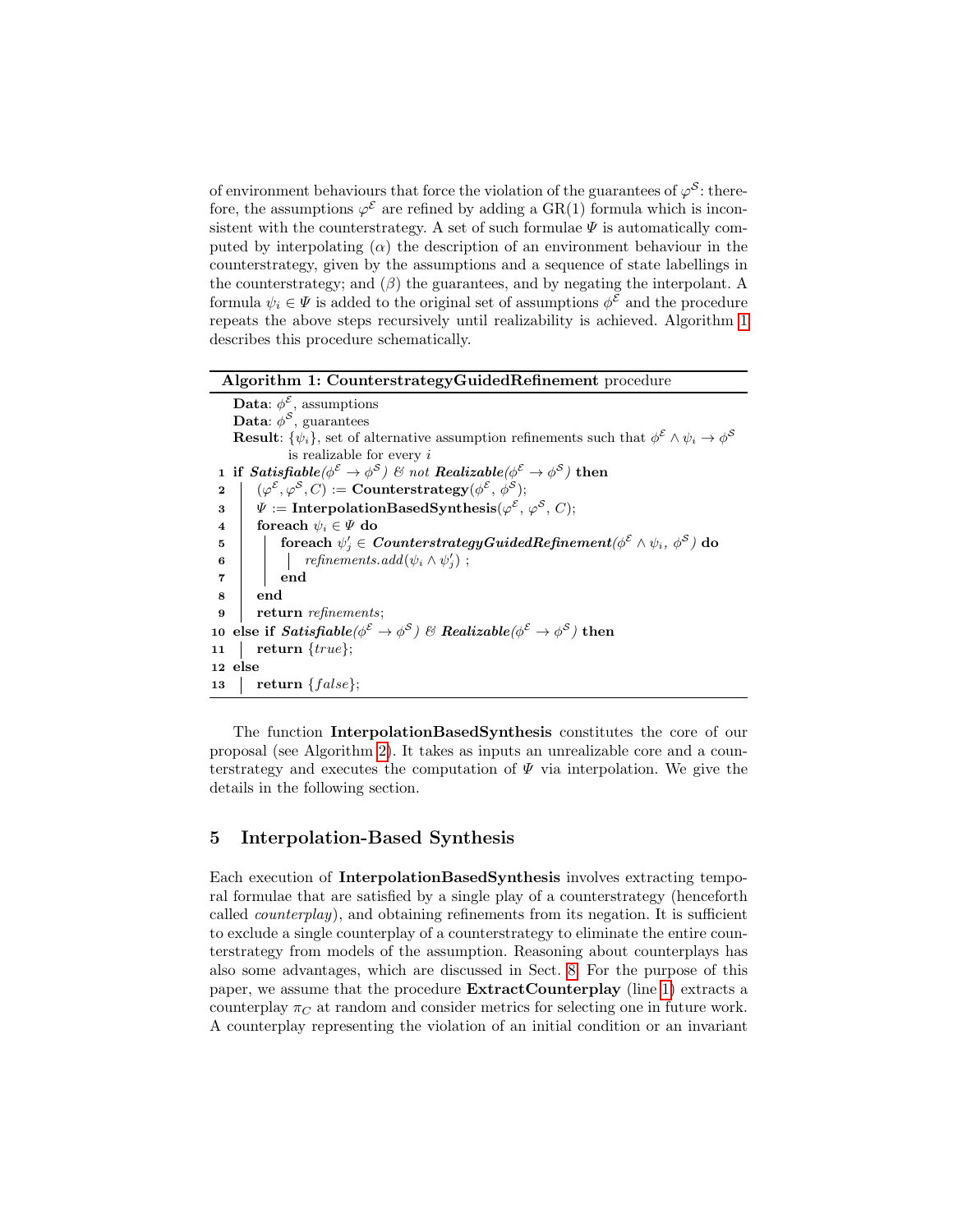# Algorithm 2: InterpolationBasedSynthesis( $\varphi^{\mathcal{E}},\varphi^{\mathcal{S}},C)$

<span id="page-5-7"></span><span id="page-5-6"></span><span id="page-5-5"></span><span id="page-5-4"></span><span id="page-5-3"></span><span id="page-5-2"></span><span id="page-5-1"></span><span id="page-5-0"></span>**Data**:  $\varphi^{\mathcal{E}}$ , environment assumptions (in an unrealizable core) Data:  $\varphi^{\mathcal{S}}$ , system guarantees (in an unrealizable core) Data: C, counterstrategy **Result:**  $\Psi$ , alternative assumptions eliminating the counterstrategy 1  $\pi_C :=$  ExtractCounterplay(C); 2  $u := 0$ ; 3  $\pi_{C,u} := \pi_C;$ 4  $\Psi_{old} := \emptyset;$ 5 stopping\_condition :=  $true$ ; 6 repeat  $\tau \quad [ \ \ [\pi_{C,u}, \varphi^{\mathcal E}_u]]! \!\! = \text{TranslateCounterplayAssumptions}(\pi_{C,u}, \, \varphi^{\mathcal E});$  $\begin{aligned} \mathbf{8} \quad & \left| \quad \left[ [\varphi_u^{\mathcal{S}}] \right] \coloneqq \mathbf{TranslateGuarantees}(\pi_{C,u},\varphi^{\mathcal{S}}); \end{aligned} \right.$  $\quad \ \ \, 9 \quad \ \ \, | \quad I_u := \mathbf{Interpolate}([[\pi_{C,u}, \varphi_u^{\mathcal{E}}]],\, [[\varphi_u^{\mathcal{S}}]]);$ 10 if  $I_u = false$  or  $I_u$  is not fully-separable then 11  $\vert \Psi \rangle := \text{false};$ 12 | stopping\_condition := true; 13 else 14  $\mathcal{T}(I_u) := \text{TranslateInterpolant}(\pi_{C,u}, I_u);$ 15  $\vert \psi \rangle =$  ExtractDisjuncts( $\neg \mathcal{T}(I_u)$ ); 16 **if**  $\pi_{C,u}$  is looping then 17 | | if  $\Psi \neq \Psi_{old}$  then 18  $\vert \vert \vert \vert \psi_{old} := \Psi;$ 19 | | |  $u := u + 1;$ 20  $\Box$   $\pi_{C,u}$  := UnrollCounterplay $(\pi_C, u)$ ;  $21$  | | stopping\_condition:= false;  $22$   $\parallel$   $\parallel$  else 23 | | | stopping\_condition := true;  $24$  | | end  $25$  | end 26 end 27 until stopping condition; 28 return  $\Psi$ ;

<span id="page-5-11"></span><span id="page-5-10"></span><span id="page-5-9"></span><span id="page-5-8"></span>guarantee is finite, while that of a fairness guarantee violation ends in a loop [\[27\]](#page-16-13). We call the latter a looping counterplay, and the loop an ending loop.

We distinguish four types of states that may appear in  $\pi_{\mathcal{C}}$ : (a) the *initial state*  $S^{init} = \{s^{init}\};$  (b) the *failing state* in a finite counterplay  $S^{fail} = \{s^{fail}\}\;$  (c) looping states that include the states in ending loop,  $S^{loop} = \{s_1^{loop}, \ldots, s_h^{loop}\}$ , (d) transient states including all states between the initial state and the first failing state or loop state (exclusive)  $S^{trans} = \{s_1^{trans}, \ldots, s_k^{trans}\}$ . With this classification, a finite counterplay has the form  $s^{init} s_1^{trans} \dots s_k^{trans} s^{fail}$ ; whilst a looping counterplay has the form  $s^{init} s_1^{trans} \dots s_k^{trans} (s_1^{loop} \dots s_h^{loop})^{\omega}$ . The formulae in the next subsection also refer to a fifth set of states, called unrolled states, which represent replicates of looping states, and to the unrolling degree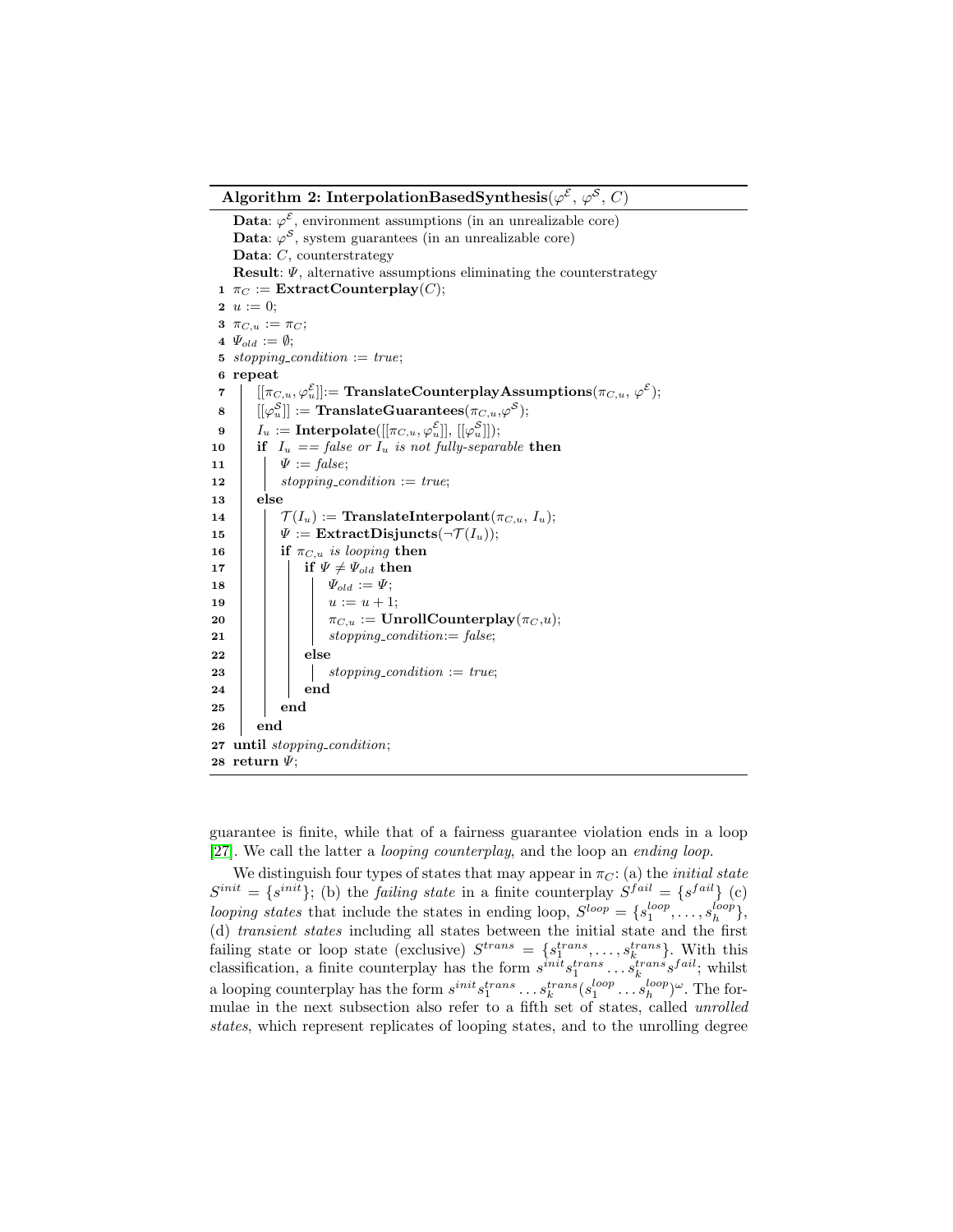u. They are explored in Sect. [5.2.](#page-8-0) Each state in  $\pi_C$  is labelled with variables from the set  $\mathcal{X} \cup \mathcal{Y}'$  defined in Sect. [3.](#page-2-0) The value of u is initialized to 0, and thus  $\pi_{C,u}$  equates to  $\pi_C$  (lines [2](#page-5-2)[–3\)](#page-5-3).

The extraction of the counterplay occurs at the start of every call of the synthesis phase. The remaining steps described in this section are iteratively executed when the extracted counterplay is looping, and only once otherwise. In the former case, we will refer to the iteration as the inner-cycle, to distinguish it from the counterstrategy-guided refinement cycle.

### <span id="page-6-0"></span>5.1 Candidate Assumptions Computation

Refinements of environment assumptions are computed in four steps:  $(i)$  production of two inconsistent Boolean formulae from the counterplay and the unrealizable core,  $(ii)$  interpolation between the two Boolean formulae,  $(iii)$  translation of the interpolant into LTL, and  $(iv)$  negation of the translated interpolant.

Step  $(i)$  is executed by the functions **TranslateCounterplayAssumptions** and TranslateGuarantees (lines [7-](#page-5-4)[8\)](#page-5-5). The procedure employs the translation scheme in [\[7\]](#page-15-13) for bounded model checking: it ensures that the obtained Boolean formula is satisfiable if and only if the play taken into account satisfies the LTL formula. The inclusion of assumptions in the counterplay translation is important in yielding an interpolant in the shared alphabet of assumptions and guarantees that explains why the assumptions violate the guarantees. Given a GR(1) formula in  $\varphi^{\theta}$  over  $V$  and a counterplay  $\pi_{C,u}$  with state space  $S_{\pi} \in S$ , its translation is a Boolean formula over the domain  $\mathcal{V}(S_\pi)$  obtained by replicating every variable  $p \in V$  for every state  $s \in S_{\pi}$ ; we denote by  $p(s)$  the replica of p corresponding to state s, and by  $\mathcal{V}(s)$  the subset of  $\mathcal{V}(S_\pi)$  containing all the variables referring to state s. This step produces two formulae:

 $-[[\pi_{C,u},\varphi^{\mathcal{E}}_u]],$  which is a conjunction between the assumptions translation  $[[\varphi_u^{\mathcal{E}}]]$  over  $\pi_{C,u}$  and a formula representing the valuation of every  $s \in S_{\pi}$  in  $\pi_{C,u}$ ; the latter is a conjunctive formula containing a literal  $p(s)$  (resp.  $\neg p(s)$ ) for every  $p \in \mathcal{X} \cup \mathcal{Y}'$  that is true (resp. false) in  $\lambda'(s)$  (see end of Sect. [3\)](#page-2-0);  $-$  [[ $\varphi_u^{\mathcal{S}}$ ]] which is the guarantees translation over  $\pi_{C,u}$ .

(The translations  $[[\varphi_u^{\mathcal{E}}]]$  and  $[[\varphi_u^{\mathcal{S}}]]$  are given in the Appendix.) Since by definition a counterplay  $\pi_C$  satisfies the assumptions and violates the guarantees, the formula  $[[\pi_{C,u}, \varphi_u^{\mathcal{E}}]] \wedge [[\varphi_u^{\mathcal{S}}]]$  is unsatisfiable by construction. Therefore, there exists an interpolant for  $[[\pi_{C,u}, \varphi_u^{\mathcal{E}}]]$  and  $[[\varphi_u^{\mathcal{S}}]]$ .

Step  $(ii)$  consists of the function Interpolate (line [9\)](#page-5-6). The returned interpolant  $I_u$  is an over-approximation of  $[[\pi_{C,u},\varphi_u^{\mathcal{E}}]]$  which by definition implies the negation of  $[[\varphi_u^S]]$ : it can be interpreted as a cause of the guarantees not being satisfied by the counterplay, and as such a characterization of a set of counterplays not satisfying the guarantees.

From such interpolant the procedure aims at extracting a set of refinements that fit the GR(1) format. In order to do this, the Boolean to temporal translation requires the interpolant to adhere a specific structure. This is embodied in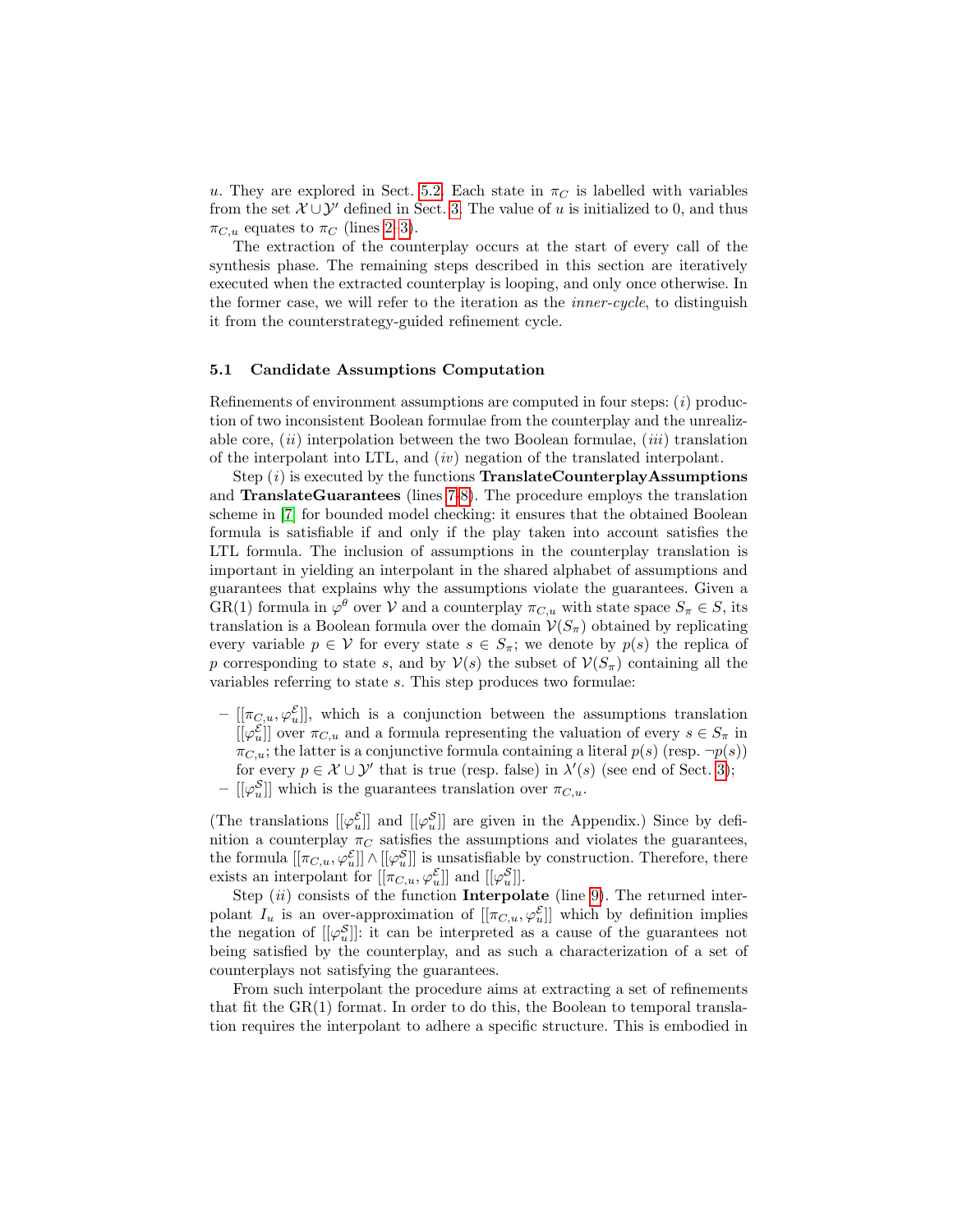the notion of full-separability. To formally define full-separability, we need first to define state-separability and I/O-separability.

**Definition 2** (State-separable interpolant). An interpolant  $I_u$  is said to be state-separable iff it can be expressed as

$$
\bigwedge_{s \in S_u} B_s(\mathcal{V}(s)) \tag{1}
$$

where  $B_s(\mathcal{V}(s))$  is a Boolean formula either equal to true or expressed over variables in  $V(s)$  only.

We will refer to each  $B_s(V(s))$  as a *state component* of the interpolant. In particular, a state component is equal to *true* if  $I_u$  does not use any variables from s. State-separability intuitively means that the subformulae of the interpolant involving a single state are linked by conjunctions. This means that in any model of the interpolant each state component must be itself true.

Definition 3 (I/O-separable Boolean expression). A Boolean expression  $B_s(V(s))$  is said to be I/O-separable if it can be written as a conjunction of two subformulae containing only input and output variables respectively:

$$
B_s(\mathcal{V}(s)) = B_{s,\mathcal{X}}(\mathcal{X}(s)) \wedge B_{s,\mathcal{Y}}(\mathcal{Y}(s))
$$
\n<sup>(2)</sup>

We call  $B_{s,\mathcal{X}}(\mathcal{X}(s))$  and  $B_{s,\mathcal{Y}}(\mathcal{Y}(s))$  the projections of  $B_s(\mathcal{V}(s))$  onto X and  $\mathcal Y$  respectively. Any model of an I/O-separable Boolean expression satisfies the projections separately. We can now define full-separability of an interpolant.

Definition 4 (Fully-separable interpolant). An interpolant is called fullyseparable if it is state-separable and each of its state components is  $I/O$ -separable.

An example of a fully-separable interpolant over  $\mathcal{X} = \{a, b\}, \mathcal{Y} = \{c, d\}$ and states  $S = \{s_0, s_1\}$  is  $(a(s_0) \vee b(s_0)) \wedge c(s_0) \wedge \neg b(s_1)$ ; a non-fully-separable interpolant, instead, is  $a(s_0) \vee a(s_1)$ , since literals referring to different states are linked via a disjunction.

Remark 1. A particular class of fully-separable interpolants is that of fully conjunctive interpolants, where no disjunctions appear. Whether or not the resulting interpolant is conjunctive depends on the order in which the interpolation algorithm [\[29\]](#page-16-12) chooses the root clauses for building the unsatisfiability proof. A sufficient condition for obtaining a fully-conjunctive interpolant is that such root clauses be single literals from  $[[\pi_{C,u}, \varphi_u^{\mathcal{E}}]],$  and that the pivot variable in each resolution step belong to the shared alphabet of  $[[\pi_{C,u}, \varphi_u^{\mathcal{E}}]]$  and  $[[\varphi_u^{\mathcal{S}}]]$ . (see Appendix for details on the interpolation algorithm used).

<span id="page-7-0"></span>Step  $(iii)$  consists of the function **TranslateInterpolant** (line [14\)](#page-5-7). It converts a fully-separable interpolant  $I_u = \bigwedge_{s \in S_u} B_s(\mathcal{V}(s))$  into the LTL formula

$$
\mathcal{T}(I_u) = B_{\mathcal{X}}^{init}(\mathcal{X}) \wedge \bigwedge_{s \in S_u} \mathbf{F}\left(B_s(\mathcal{V}) \wedge B_{\text{succ}(s), \mathcal{X}}(\mathbf{X}\mathcal{X})\right) \wedge
$$
\n
$$
\mathbf{FG} \bigvee_{j=1}^{|S^{loop}|} \left(B_j^{loop}(\mathcal{V}) \wedge \bigwedge_{r=1}^u B_{j,r}^{unr}(\mathcal{V})\right)
$$
\n(3)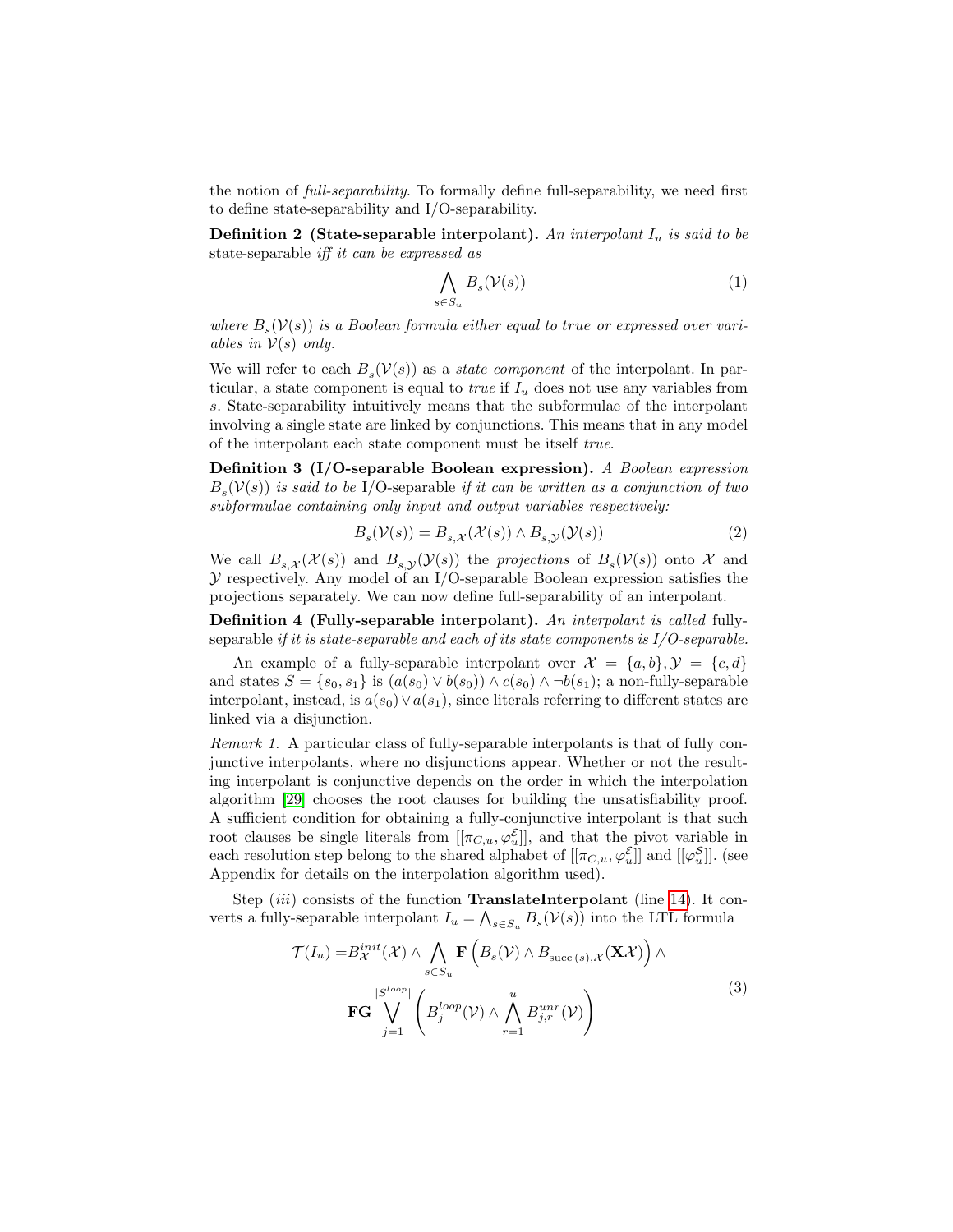where the expression  $B^{init}_{\mathcal{X}}(\mathcal{X})$  is a shorthand for  $B_{s^{init},\mathcal{X}}(\mathcal{X}), B^{loop}_{j}(\mathcal{V})$  for  $B_{s_i^{loop}}(\mathcal{V})$  and  $B_{j,r}^{unr}(\mathcal{V})$  for  $B_{s_{j,r}^{unr}}(\mathcal{V})$ . Formula [\(3\)](#page-7-0) is formed from the single state components of  $I_u$  by replacing the variables in  $\mathcal{V}(s)$  with the corresponding variables in  $V$  and by projecting the components onto the input variables where required by the  $GR(1)$  template. The translation consists of three units: a subformula describing the initial state, a conjunction of  $\bf{F}$  formulae each containing two consecutive state components, and an FG formula; this unit consists of a disjunction over all the looping states, where each disjunct  $j$  groups the state components of all the replicas of state  $s_j^{loop}$ .

Formula [\(3\)](#page-7-0) is guaranteed to hold in the counterplay  $\pi_{C}$ . Intuitively, since  $I_u$  is fully-separable by construction,  $[[\pi_{C,u}, \varphi_u^{\mathcal{E}}]]$  implies each state component and its projections onto  $\mathcal X$  and  $\mathcal Y'$ . A state component  $B_s(\mathcal V(s))$  corresponds to a formula  $B_s(V)$  satisfied by state s of the counterplay. Therefore, since the initial state satisfies  $B_{\mathcal{X}}^{init}(\mathcal{V}), \pi_C$  satisfies  $B_{\mathcal{X}}^{init}(\mathcal{X})$ ; since there are two consecutive states s and succ (s) that satisfy  $B_s(V(s))$  and  $B_s(V(\text{succ}(s)))$  respectively,  $\pi_C$  satisfies  $\mathbf{F}\left(B_s(\mathcal{V}) \wedge B_{\text{succ}(s),\mathcal{X}}(\mathbf{X}\mathcal{X})\right)$ . Finally, for the **FG** subformula, it is sufficient to observe that the looping state  $j$  satisfies the formula obtained from the state components referring to  $s_j^{loop}$  and  $s_{j,r}^{unr}$ : since the counterplay remains indefinitely in the looping state, there is a suffix of it where such formula is true for at least one  $j$ . Based on these considerations, we prove the following soundness property.

<span id="page-8-1"></span>**Theorem 1.** Let  $\pi_C$  be a counterplay and  $\varphi^{\mathcal{E}}$  a set of assumptions satisfied in  $\pi_C$ , such that their Boolean translation  $[[\pi_{C,u},\varphi_u^{\mathcal{E}}]]$  implies  $I_u$ , and let  $I_u$  be a fully-separable interpolant. Then  $\pi_C \models \mathcal{T}(I_u)$ .

The proof is in the Appendix. In the case a fully-separable interpolant is not generated from which  $\mathcal{T}(I_u)$  can be constructed, the algorithm returns false as its candidate assumption. Otherwise, the approach proceeds to step  $(iv)$  (function ExtractDisjuncts, line [15\)](#page-5-8) producing the candidate refinements by negating [\(3\)](#page-7-0) and extracting the disjuncts in the resulting formula:

$$
\neg B_{\mathcal{X}}^{init}(\mathcal{X}) \vee \bigvee_{s \in S_u} \mathbf{G} \neg \left( B_s(\mathcal{V}) \wedge B_{succ(s), \mathcal{X}}(\mathbf{X} \mathcal{X}) \right) \vee
$$
\n
$$
\mathbf{G} \mathbf{F} \bigwedge_{j=1}^{|S^{loop}|} \neg \left( B_j^{loop}(\mathcal{V}) \wedge \bigwedge_{r=1}^u B_{j,r}^{unr}(\mathcal{V}) \right)
$$
\n
$$
(4)
$$

<span id="page-8-2"></span>Each disjunct above is a  $GR(1)$  candidate assumption which, by Theorem [1,](#page-8-1) ensures the exclusion of the counterplay  $\pi_C$  from the models of the assumptions.

### <span id="page-8-0"></span>5.2 Equivalence Checking and Unrolling

The equivalence checking of the produced candidates and the unrolling of the counterplay (lines [17](#page-5-9)[-24\)](#page-5-10) are only executed in case of a looping counterplay. Thus in each iteration of the inner-cycle, our procedure checks whether the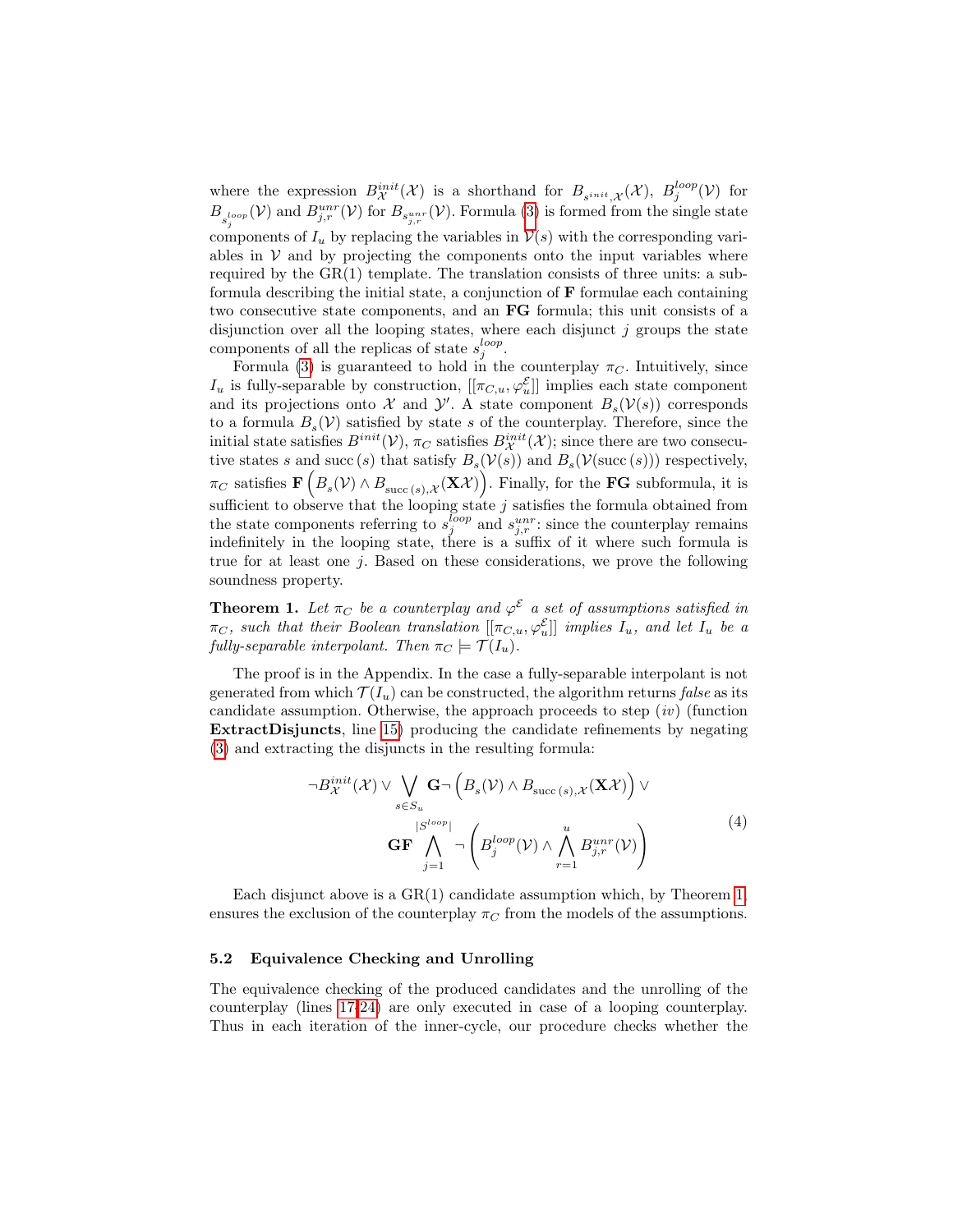synthesized assumptions are equivalent to the assumptions  $\psi_{old}$  computed in the previous iteration. If not, the looping part of the counterplay is unrolled once (UnrollCounterplay, line [20\)](#page-5-11) and the steps in Sect. [5.1–](#page-6-0)[5.2](#page-8-0) are repeated. If the equivalence condition is met, the synthesis procedure returns the last set of computed candidates as output.

Counterplay unrolling consists in making the first traversals of looping states explicit. It is achieved by augmenting a counterplay with replicates of the looping states. The number of unrollings is referred to as the unrolling degree u. Each unrolling yields a new set of states  $S^{unr} = \{s_{1,1}^{unr}, \ldots, s_{h,1}^{unr}, \ldots, s_{1,u}^{unr}\}$ ...,  $s_{h,u}^{unr}$ . An unrolled looping counterplay has the form  $s^{init} s_1^{trans} \dots s_k^{trans}$  $s_{1,1}^{unr} \dots s_{h,1}^{unr} \dots s_{h,u}^{unr} (s_1^{loop} \dots s_k^{loop})^{\omega}$ . Unrolling has two possible effects on the computed interpolant: on one hand, it can introduce new state components in the interpolant, which yield new invariant refinements according to [\(4\)](#page-8-2); on the other hand, the interpolant can express a more specific characterization of looping states, which corresponds to a weaker fairness refinement in [\(4\)](#page-8-2). These effects are both observed in our evaluation (see Sect. [7\)](#page-10-0).

# <span id="page-9-0"></span>6 Convergence

Our procedure is guaranteed to terminate after a finite number of recursive calls. We discuss below the case of all computed interpolants being fully-separable. If not, the procedure terminates with a trivial assumption refinement *false*.

**Theorem 2.** Given a satisfiable but unrealizable specification  $\langle \phi^{\mathcal{E}}, \phi^{\mathcal{S}} \rangle$  Algo-rithm [1](#page-4-0) terminates with a realizable specification  $\langle \phi^{\mathcal{E}^{\prime}}, \phi^{\mathcal{S}} \rangle$ .

To prove this, it is sufficient to show that both the recursion in Algorithm [1](#page-4-0) and the iteration over unrollings in Algorithm [2](#page-5-0) reach the respective termination conditions. In the following arguments, we will refer to the recursion tree of Algorithm [1.](#page-4-0) Each node is associated with the candidate assumption tested in one specific call of **CounterstrategyGuidedRefinements**. The root corresponds to the initial assumption; every internal node symbolizes an unrealizable assumptions refinement; the children of an internal node correspond to the alternative refinements that rule out the relevant counterstrategy. The leaves represent alternative realizable assumption refinements returned by the algorithm. We will show that this tree has finite depth and breadth.

Let us consider the number of children  $n<sub>C</sub>$  of an internal node (the subscript C indicates the counterstrategy computed in that internal node). It consists of the maximum number of refinements that are generated from a single counterstrategy. Assuming that the maximum unrolling degree is finite (we will see that later in this section), denoted  $u_{C,MAX}$ , the maximum number of refinements generated from C can be computed by counting the maximum number of dis-juncts in [\(4\)](#page-8-2). Suppose  $|S_{u_{C,MAX}}|$  denotes the number of distinct states in the unrolled counterplay, then  $n_C \leq |S_{u_{C,MAX}}| + 2$ : we count one initial condition, one fairness condition and  $|S_{u_{C,MAX}}|$  invariants. Given that every node has a finite number of children, the breadth of each level in the tree is also finite.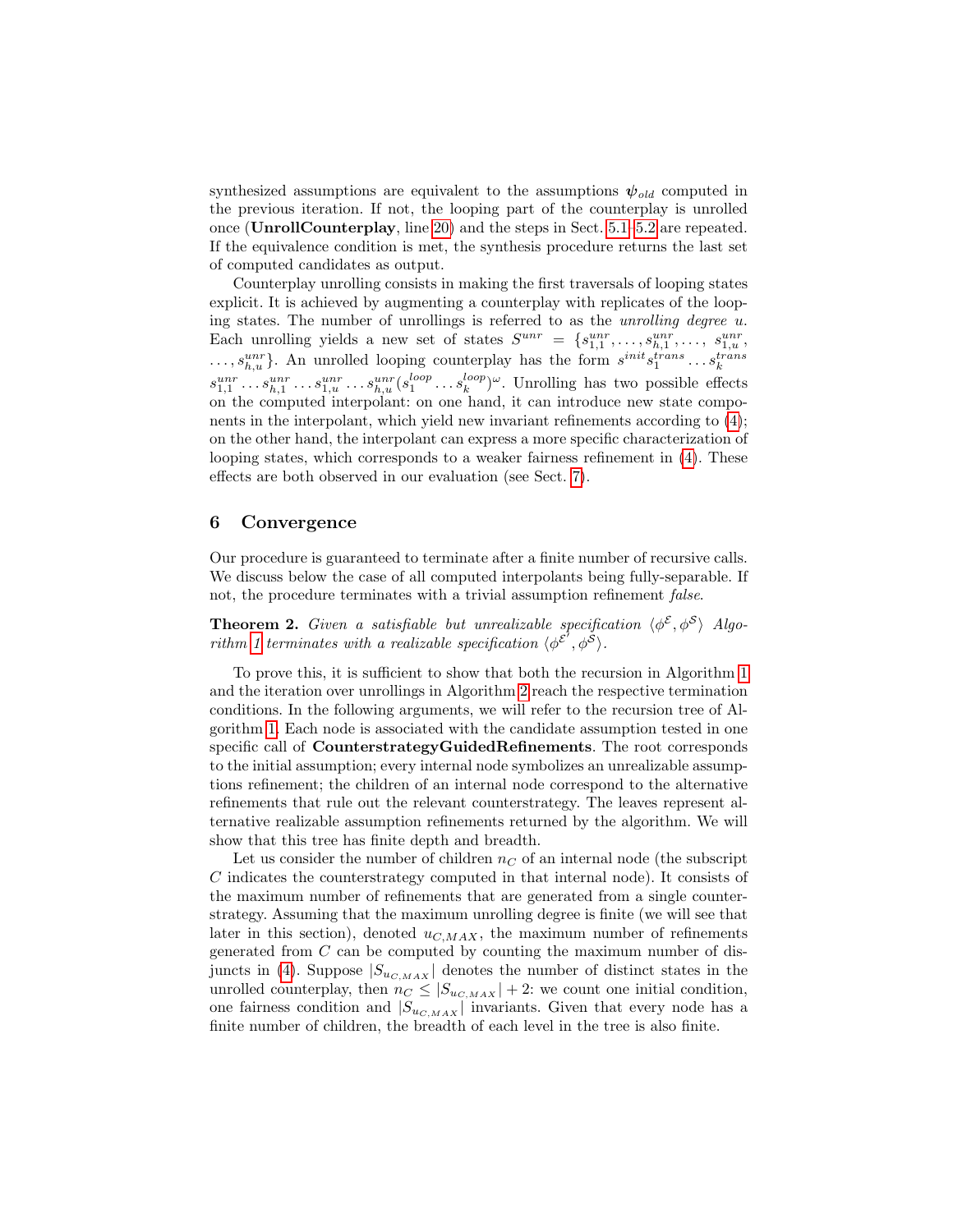We now consider the depth. The algorithm keeps refining a computed assumption until the property becomes realizable (in case the returned refinement is false, then the property is realizable, and therefore the algorithm reaches a true leaf). Given the soundness property, at each step every refinement excludes the latest computed counterstrategy; since this counterstrategy satisfies all the previously computed refinements by definition, the new refinement cannot be equivalent to any of the previous refinements along the same branch.

For the above reason, the depth  $d$  of the recursion tree is limited by the maximum number of existing GR(1) refinements modulo logical equivalence. The maximum number of initial conditions is  $d_{init, MAX} = 2^{2^{|\mathcal{X}|}}$ , that is the number of all distinct Boolean expressions over the input variables. The maximum number of invariants is  $d_{inv,MAX} = 2^{2^{|\mathcal{V}|}+2^{|\mathcal{X}|}}$ ; this corresponds to the maximum number of distinct  $B_s$  that can be present in the expression [\(4\)](#page-8-2) times the number of distinct  $B_{succ(s),X}$ . Finally, the maximum number of distinct fairness assumptions is  $d_{fair, MAX} = 2^{2^{|\mathcal{V}|}}$  Therefore, the total depth d is bounded by the sum of these three quantities:  $d \le d_{MAX} = d_{init, MAX} + d_{inv, MAX} + d_{fair, MAX}$ .

Given the above, we conclude that the recursion tree is finite. This gives us a worst-case upper bound on the depth d of the recursion, which has a doubly exponential growth over  $|\mathcal{V}|$  — a general observation of counterstrategy-guided assumptions refinement strategies. It remains to show that the inner-cycle terminates in finite time. As mentioned in Sect. [5.2,](#page-8-0) each iteration can provide additional or weaker refinements with respect to the previous iteration. The termination condition holds when the current iteration does not yield new refinements with respect to the previous one. This is reached in the worst case after all distinct  $GR(1)$  refinements are generated. The computation is the same as the one for d:  $u_{C,MAX} = d_{MAX}$ .

### <span id="page-10-0"></span>7 Evaluation

We apply our approach to two benchmarks presented in [\[3,](#page-15-2)[9,](#page-15-10)[22\]](#page-16-8): a lift controller and ARM's AMBA-AHB protocol. The requirements analysis tool RATSY [\[8\]](#page-15-14) is used to check unrealizability and compute counterstrategies. The SAT solver MathSAT [\[13,](#page-15-12)[10\]](#page-15-15) is used to compute interpolants. We implemented a translation module for  $GR(1)$  specifications and randomly extracted plays into a propositional logic format executable by MathSAT. For each case study, we report the maximum depth and breadth of the recursion tree, and an interpretation of some interesting refinements that are computed. Details are available at [\[1\]](#page-15-16).

Table [1](#page-11-0) provides a summary of both case studies. The columns In and Out contain the number of input and output variables in the specification alphabet respectively; A and G contain the number of assumptions and guarantees respectively; MaxPlay contains the maximum number of states in a counterplay among all the counterplays used in the refinement process; MaxUnr reports the maximum unrolling degree reached in any step of the approach before reaching the termination condition; TreeDepth corresponds to the depth of the recursion tree; MaxAltRef is the maximum number of alternative refinements computed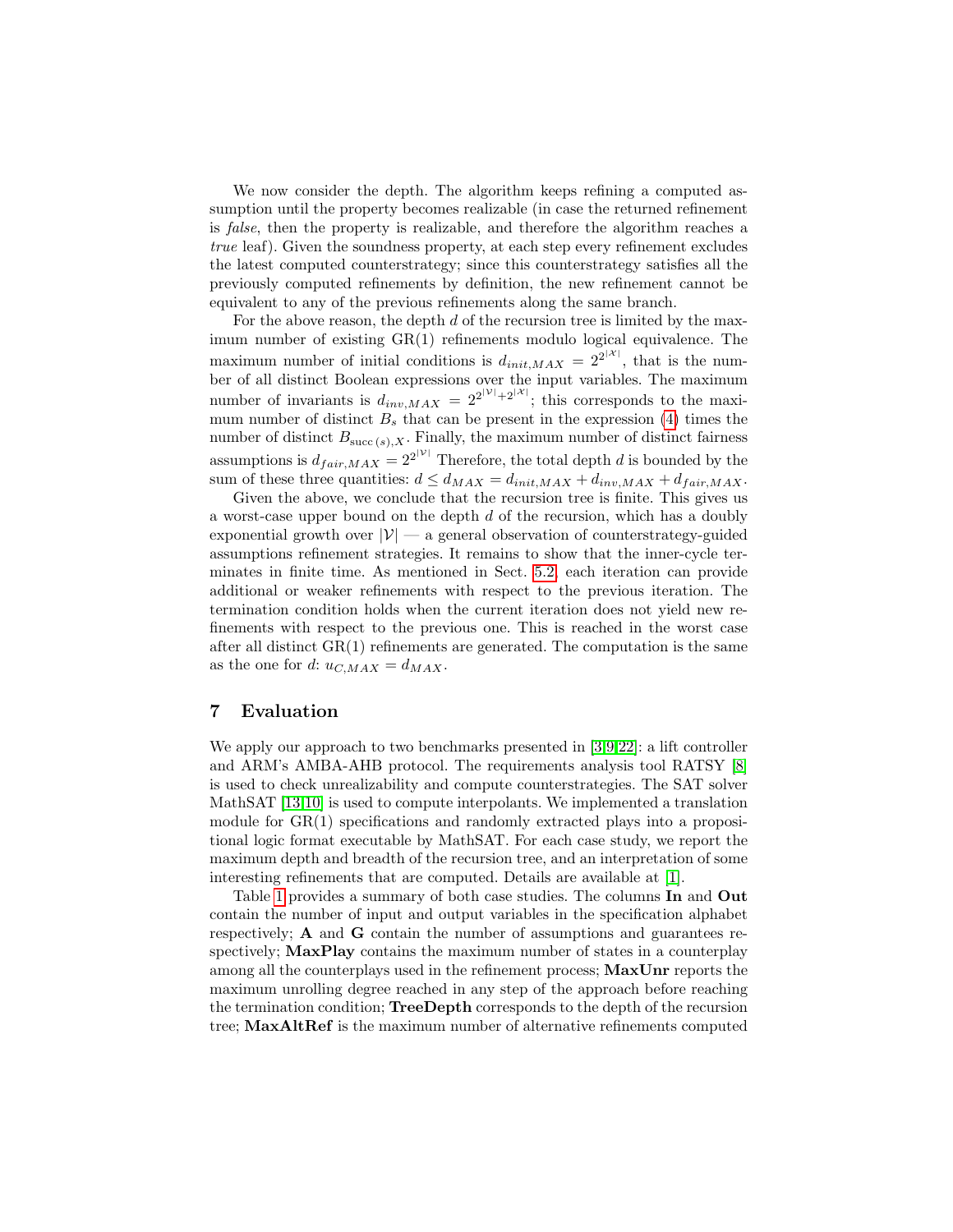to rule out any single counterstrategy (it corresponds to the maximum number of children of an internal node in the recursion tree);  $\#\text{Ref}$  shows the total number of refinement sets computed that make the property realizable.

Specification In Out A G MaxPlay MaxUnr TreeDepth MaxAltRef #Ref Lift  $|3|3|7|12|2|2|2|11|3|33$ AMBA02 7 16 10 66 4 2 3 6 17 AMBA04 |11 | 23 | 16 | 97 | 7 | 1 | 2 | 2 | 8 AMBA08 | 19 | 36 | 28 | 157 | 18 | 1 | 1 | 1 | 1 | 2 | 80

<span id="page-11-0"></span>Table 1. Summary of refinement results on benchmarks

#### 7.1 Lift Controller

This case study (also used for controller synthesis problems [\[9](#page-15-10)[,3\]](#page-15-2)) involves the specification of a system comprising a lift controller. The lift moves between three floors. The environment consists of three buttons, whose states can be *pressed* or unpressed; the corresponding state is represented by three binary input variables  ${b_1, b_2, b_3}$ . The controller's state consists of three output variables  ${f_1, f_2, f_3}$ which indicate at which floor the lift is. The assumptions are:

1.  $\varphi_{init}^e = \neg b_1 \wedge \neg b_2 \wedge \neg b_3$ 

2.  $\varphi_{1,i}^e = \mathbf{G}(b_i \wedge f_i \to \mathbf{X} \neg b_i)$ 

3.  $\varphi_{2,i}^{e^{\prime}} = \mathbf{G}(b_i \wedge \neg f_i \rightarrow \mathbf{X}b_i)$ 

for  $i \in \{1, 2, 3\}$ . They state that the buttons are not pressed in the initial state (1); a pressed button transits to a non-pressed state when the lift arrives at the corresponding floor (2); and the button remains in the pressed state until the lift arrives at that floor (3). The guarantees are:

1.  $\varphi_{init}^s = f_1 \wedge \neg f_2 \wedge \neg f_3$ 2.  $\varphi_1^s = \mathbf{G}(\neg(f_1 \land f_2) \land \neg(f_2 \land f_3) \land \neg(f_1 \land f_3))$ 3.  $\varphi_{2,1}^s = \mathbf{G}(f_1 \to (\mathbf{X} f_1 \vee \mathbf{X} f_2))$ 4.  $\varphi_{2,2}^s = \mathbf{G}(f_2 \to (\mathbf{X} f_1 \vee \mathbf{X} f_2 \vee \mathbf{X} f_3))$ 5.  $\varphi_{2,3}^{s} = G(f_3 \to (\mathbf{X} f_2 \vee \mathbf{X} f_3))$ 6.  $\varphi_3^s = \mathbf{G}(((f_1 \wedge \mathbf{X} f_2) \vee (f_2 \wedge \mathbf{X} f_3) \vee (f_2 \wedge \mathbf{X} f_1) \vee (f_3 \wedge \mathbf{X} f_2)) \rightarrow (b_1 \vee b_2 \vee b_3))$ 7.  $\varphi_{4,i}^s = \mathbf{GF}(b_i \to f_i)$ 8.  $\varphi_{5,i}^s = \mathbf{G}\mathbf{F}f_i$ 

for  $i \in \{1,2,3\}$ . They state that the lift starts from floor 1 (1); it can never be in two floors at the same time (2); it can move only between consecutive states (3-5), and moves only when at least a button is pressed (6); plays in which the environment keeps a button  $b_i$  pressed infinitely and the lift never reaches the corresponding  $f_i$  are forbidden (7); and that the lift is required to visit all the floors infinitely often (8). Given this specification, the fairness guarantee can be satisfied if the environment sets one of its  $b_i$  to 1 at least once.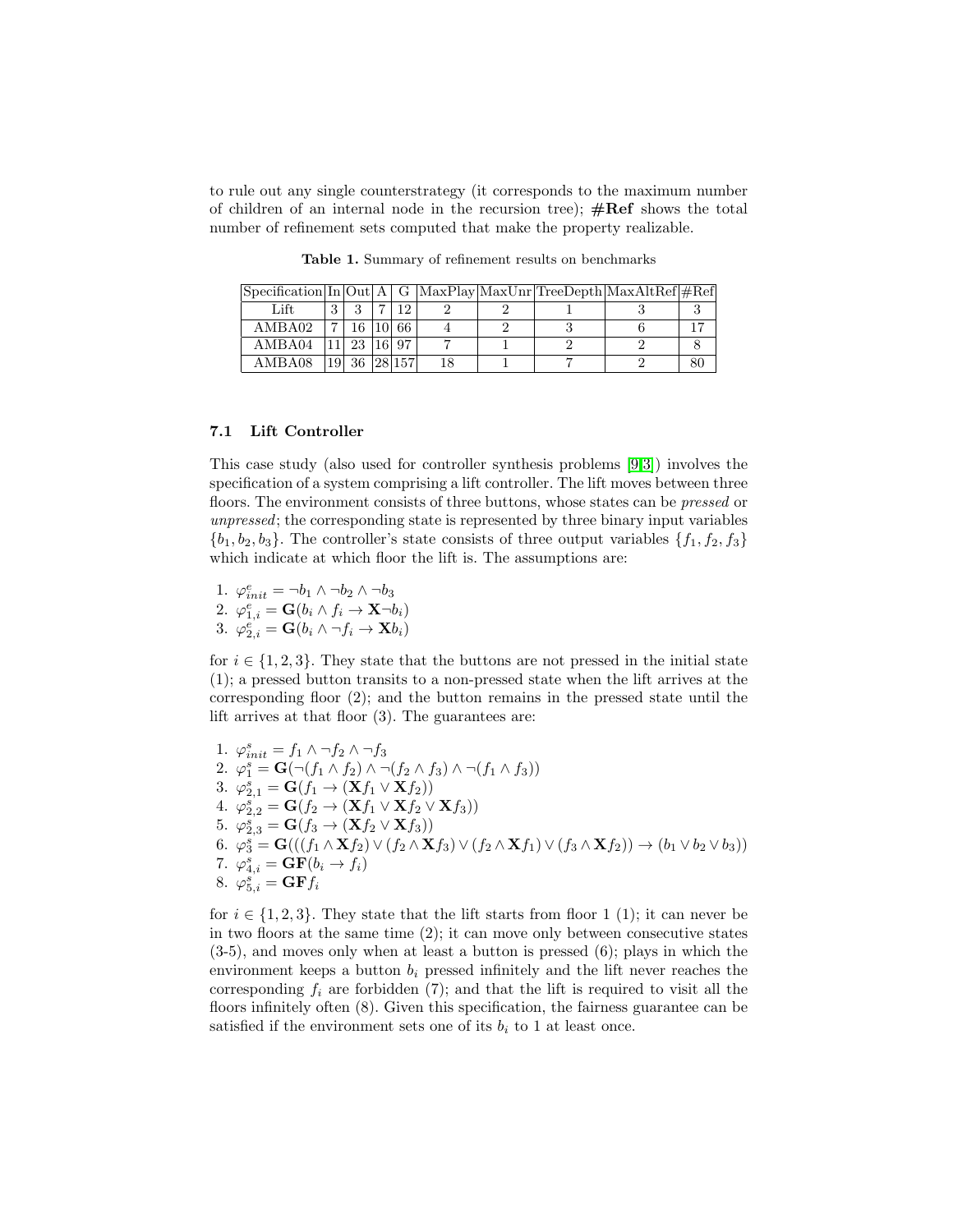The specification is unrealizable, since when the buttons (environment) stay indefinitely unpressed, the lift (controller) cannot move and therefore  $\varphi_{5,2}^s$  and  $\varphi_{5,3}^s$  are violated. The unrealizable core consists of the whole set of assumptions and the guarantees  $\varphi_{init}^s$ ,  $\varphi_{2,1}^s$ ,  $\varphi_3^s$  and  $\varphi_{5,2}^s$ . From this core, RATSY computes the counterstrategy  $\pi_C$  in Fig. [1,](#page-12-0) which consists of a unique play. After translating the unrealizable core over the counterplay, the interpolant is  $I_0 = \neg b_1(s_0) \wedge$  $\neg b_2(s_0) \wedge \neg b_3(s_0)$ , which corresponds to the GR(1) refinement  $\neg b_1 \wedge \neg b_2 \wedge \neg b_3$ . The first unrolling is performed yielding the interpolant  $I_1 = \neg b_1(s_0) \wedge \neg b_2(s_0) \wedge \neg b_1(s_1)$  $\neg b_3(s_0) \wedge \neg b_1(s_{1,1}^{unr}) \wedge \neg b_2(s_{1,1}^{unr}) \wedge \neg b_3(s_{1,1}^{unr})$ . By translating and negating this interpolant, we obtain the alternative refinements

1.  $b_1 \vee b_2 \vee b_3$ 2.  $\mathbf{G}(\neg b_1 \wedge \neg b_2 \wedge \neg b_3 \rightarrow \mathbf{X}(b_1 \vee b_2 \vee b_3))$ 3.  $GF(b_1 \vee b_2 \vee b_3)$ 

Notice that unrolling results in an interpolant containing an additional state component, thus allowing for more alternative refinements (see Sect. [5.2\)](#page-8-0). Moreover, the new state component refers to an unrolled state, from which a new fairness refinement that is not inferable from  $I_0$  is synthesized. The second unrolling produces equivalent refinements, and thereby the inner-cycle terminates.



<span id="page-12-0"></span>Fig. 1. Lift counterstrategy produced by RATSY. The labelling  $\lambda'$  is shown in each state. In this case the lift position plays no role in the environment's choice of next state, therefore  $\mathcal{Y}' = \emptyset$ .

Every candidate refinement computed by our approach is helpful. Moreover, each one solves the unrealizability problem for the original specification. Refinement (1) does this in a trivial way, since it contradicts the initial assumption contained in the specification. Notice that all the computed refinements force at least one of the buttons to be pressed at some point in any play of the environment. This corresponds to the refinement produced by the approach in [\[3\]](#page-15-2).

### 7.2 AMBA-AHB Protocol

The Advanced High-performance Bus (AHB) is part of the Advanced Microcontroller Bus Architecture (AMBA) specification. It is an open-source communication protocol for on-chip devices through a shared bus. Devices are divided into masters, which initiate a communication, and slaves, which respond to requests. Multiple masters can request the bus simultaneously, but only one at a time can communicate through it. Masters and slaves constitute the environment, while the system is the bus arbiter implementing the protocol. The specification of the AHB protocol is provided with RATSY. It is a GR(1) description of the protocol in [\[6\]](#page-15-17), and formalized in [\[9\]](#page-15-10). We consider specifications for two, four and eight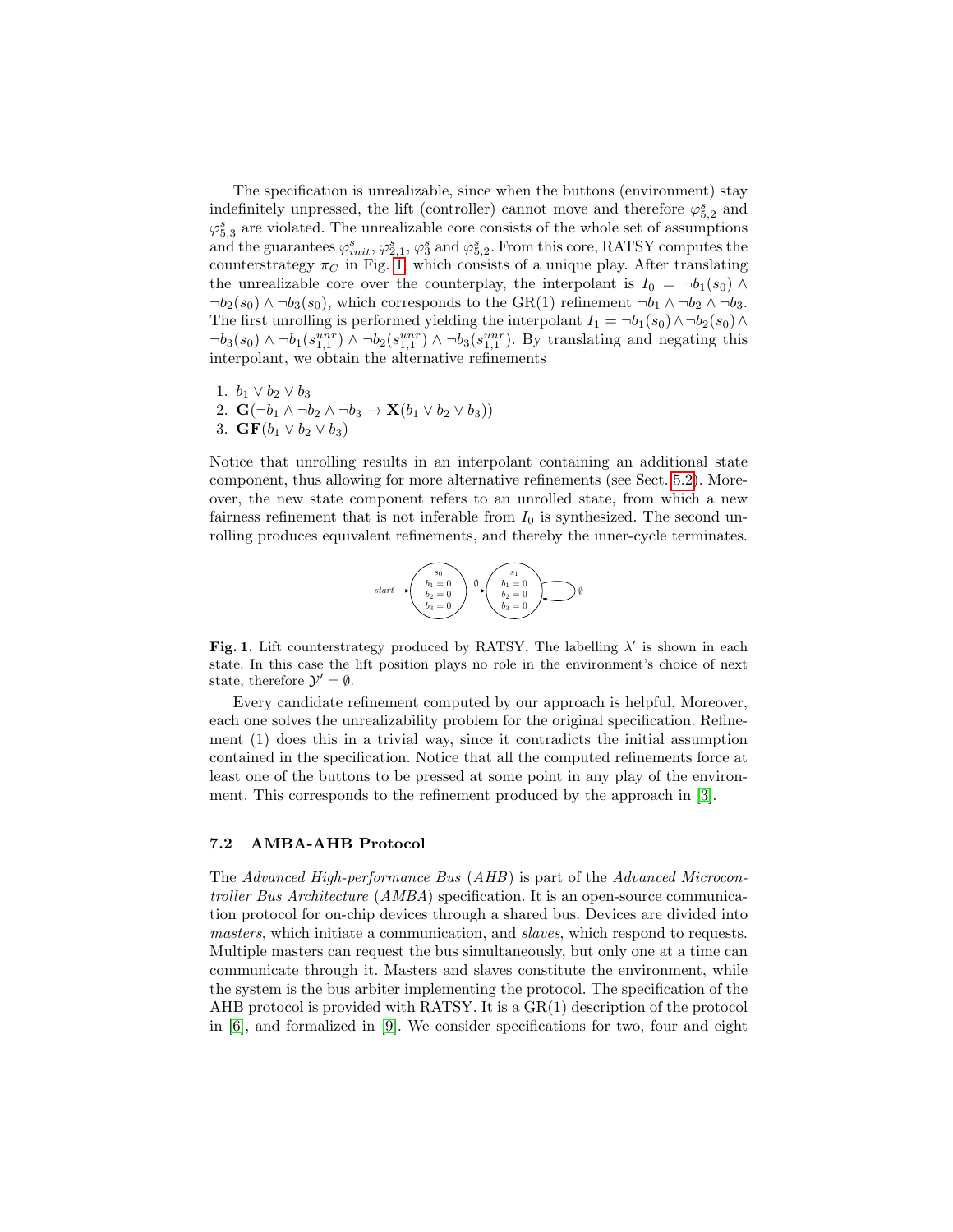masters (AMBA02, AMBA04, AMBA08 respectively) which are realizable. To evaluate our approach, we remove the assumption  $GF$ *hready* as done in [\[3,](#page-15-2)[26\]](#page-16-2).

In all the variants, our approach was able to produce refinements that were semantically related to the removed assumption. In the AMBA02 case, one of the refinements is the invariant  $\mathbf{G}( \text{}heady \vee \mathbf{X} \text{}heady)$ , which forces hready to be true at least every two steps. The other refinements in all the AMBA0x variants involve the variable hmaster, which indicates the master that currently owns the bus. These refinements force hmaster to change infinitely often. This corresponds to having *hready* equal to *true* infinitely often, since *hready* must be true at any ownership switch according to the protocol [\[9\]](#page-15-10).

The approach was further tested by extracting different counterplays from the same counterstrategy in the AMBA02 case. Every refinement produced within each synthesis call was helpful. We compared our results to those obtainable through [\[3,](#page-15-2)[26\]](#page-16-2) when the set of shared alphabet is provided as input. The refinements  $GF(\neg \text{hburst1})$  and  $GF \text{hlock0}$  (which are possible outputs of [\[3](#page-15-2)[,26\]](#page-16-2) if the user chooses the corresponding templates/variables) remove the first counterstrategy and refer to variables not in our interpolant. However neither is helpful.

# <span id="page-13-0"></span>8 Discussion

Targeting unrealizable cores The evaluation shows that our approach automatically selects variables that need to be constrained in order to reach realizability. In particular, all the intermediate refinements eliminate precisely a cause of unrealizability, consisting of the set of minimally unfulfillable guarantees from which a counterstrategy has been computed. We note that the returned variables in the AMBA02 example (hready and hbusreq1) are a subset of the variables that the authors in [\[3\]](#page-15-2) suggest to use in order to instantiate the refinement templates.

Helpfulness of intermediate refinements is a desirable condition for reducing the convergence rate of the algorithm. When this holds, then the expected tree depth d (see Sect. [6\)](#page-9-0) is reduced to  $O(n_q)$ , where  $n_q$  is the number of minimally unfulfillable subsets of guarantees. The application of our approach on the case studies consistently supports the attainment of this condition.

Number of unrollings We further define an upper bound to the number of unrollings needed to reach the termination condition as of Sect. [5.2.](#page-8-0) Every unrolling iteration produces an interpolant which is either the same as the previous iteration, or contains the description of one more state in the counterplay. In the worst case, without unrolling the interpolant describes just the initial state; after the first unrolling it contains a state component for the first transient state  $s_1^{trans}$ ; it is iteratively strengthened by one more state component until it describes all the transient states and the first replica of the unrolled states  $s_{j,1}^{unr}$  for each  $j$ . In the following unrolling step, the interpolant contains the component of  $s_{1,2}^{unr}$ , which is such that  $\lambda'(s_{1,2}^{unr}) = \lambda'(s_{1,1}^{unr})$ : interpolation produces an equivalent refinement to the previous step, and therefore the procedure terminates.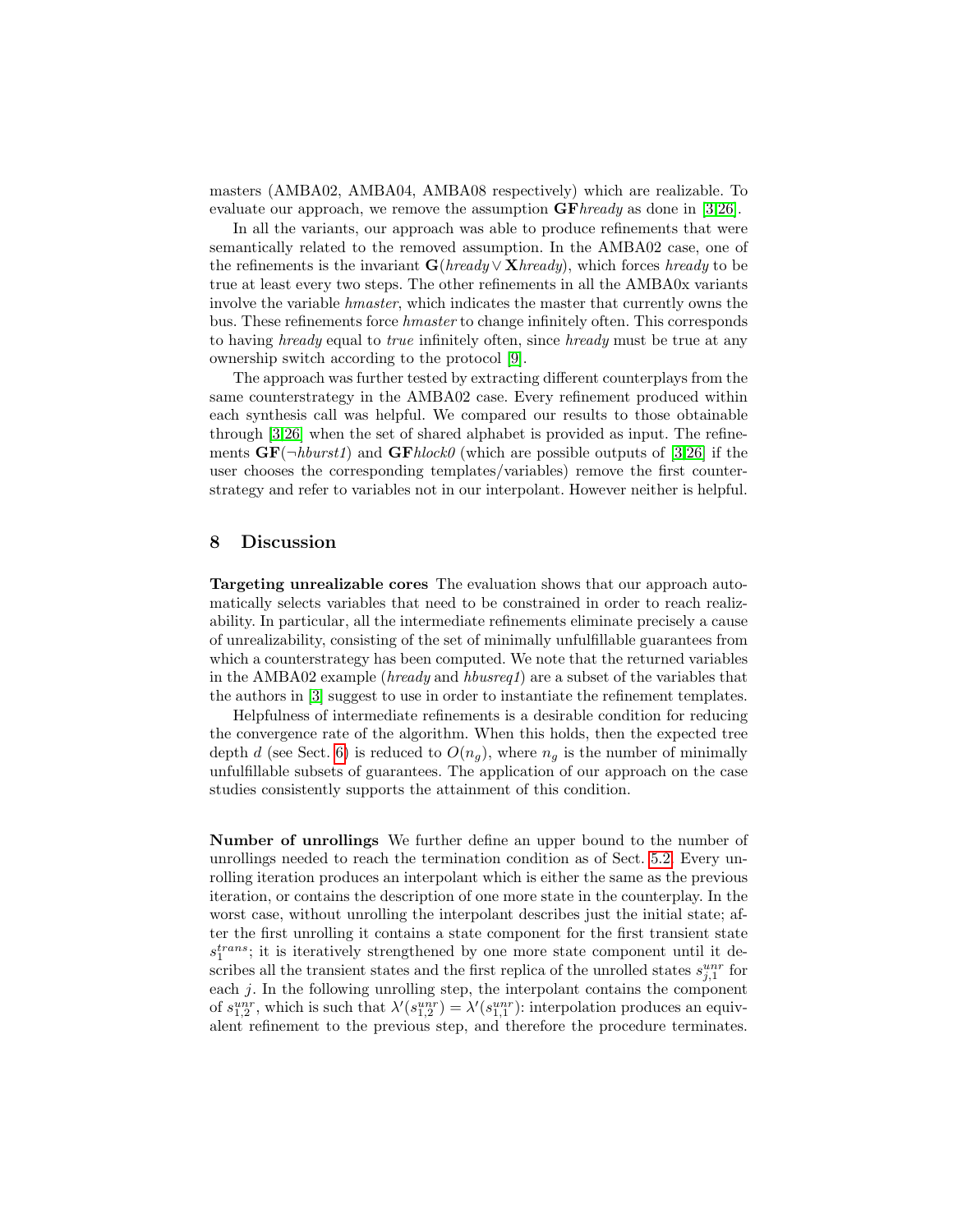The maximum number of unrollings before reaching the termination condition is:  $u_{C,MAX} = |S|$  where  $|S|$  is the number of states in  $\pi_C$ .

Comparison with existing approaches Our approach extracts weaker refinements that those of [\[3\]](#page-15-2). The reason is that [\[3\]](#page-15-2) uses templates that are true over all paths of a counterstrategy, while our approach requires them to be true in a single counterplay. More specifically, an invariant template used in [\[3\]](#page-15-2) has the form  $\mathbf{G}\neg q\vee\mathbf{X}\left(\bigwedge_{q'\in Next(q)}\neg q'\right)$ , where q and q' indicate states in a counterstrategy and  $Next(q)$  is the set of successor states of q; our approach extracts invariants of the form  $\mathbf{G} \neg q \lor \neg q'$  for a  $q' \in Next(q)$ , which is implied by the former one, provided that they use the same variables set for  $q$  and  $q'$ .

We notice that in principle our approach may generate assumptions containing only output variables. This happens if some state component in the interpolant contains only output variables. Those are valid  $GR(1)$  formulae according to the definition, although hardly interpretable as constraints on the environment. Existing approaches circumvent the problem by allowing only input variables in their refinements [\[3,](#page-15-2)[4\]](#page-15-3): however, in this way valid assumptions are also excluded. In our AMBA04 case study, one of the computed assumptions was  $\mathbf{G}((\neg \text{hmaster0} \land \text{hbusreq1}) \rightarrow \mathbf{X}(\neg \text{hbusreq1})),$  where  $\text{hmaster0} \in \mathcal{Y}$ and hbusreq  $1 \in \mathcal{X}$ . This assumption would not have been computed with that restriction.

### 9 Conclusions

We presented an interpolation-based approach for synthesizing weak environment assumptions for  $GR(1)$  specifications. Our approach exploits the information in counterstrategies and unrealizable cores to compute assumptions that directly target the cause of unrealizability. Compared to closely related approaches [\[3,](#page-15-2)[26\]](#page-16-2), our algorithm does not require the user to provide the set of variables upon which the assumptions are constructed. The case study applications show that our approach implicitly performs a variable selection that targets an unrealizable core, allowing for a quicker convergence to a realizable specification.

The final set of refinements is influenced by the choice of counterplay. We are investigating in our current work the effect of and criteria over the counterplay selection particularly on the full-separability of interpolants. Furthermore, since interpolants are over-approximations of the counterplays, the final specification is an under-approximation. In future work, we will explore the use of witnesses (winning strategies for the system) to counteract this effect. Finally, the applicability of our approach depends on the separability properties of the computed interpolants: further investigation is needed to characterize the conditions under which an interpolation algorithm returns fully-separable interpolants.

Acknowledgments The support of the EPSRC HiPEDS CDT (EP/L016796/1) and Imperial College Junior Research Fellowship is gratefully acknowledged. We also thank our reviewers for their insightful comments and suggestions.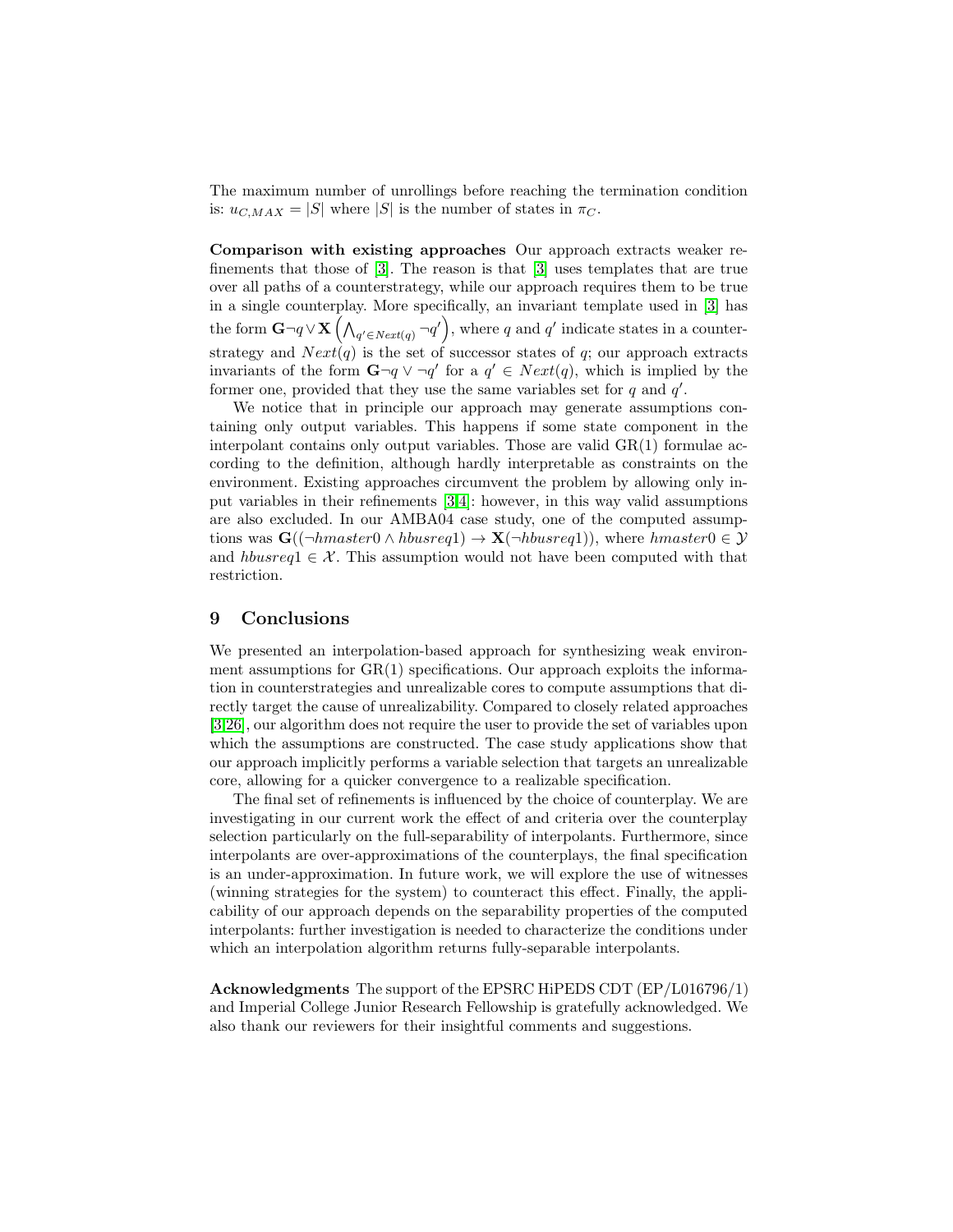### References

- <span id="page-15-16"></span>1. <https://github.com/davidecavezza/TACAS17CaseStudies>
- <span id="page-15-0"></span>2. Alrajeh, D., Kramer, J., van Lamsweerde, A., Russo, A., Uchitel, S.: Generating obstacle conditions for requirements completeness. In: ACM/IEEE 34th International Conference on Software Engineering. pp. 705–715 (2012)
- <span id="page-15-2"></span>3. Alur, R., Moarref, S., Topcu, U.: Counter-strategy guided refinement of GR(1) temporal logic specifications. In: Formal Methods in Computer-Aided Design. pp. 26–33 (2013)
- <span id="page-15-3"></span>4. Alur, R., Moarref, S., Topcu, U.: Pattern-Based Refinement of Assume-Guarantee Specifications in Reactive Synthesis. In: 21st International Conference on Tools and Algorithms for the Construction and Analysis of Systems. pp. 501–516 (2015)
- <span id="page-15-6"></span>5. Angluin, D.: Learning regular sets from queries and counterexamples. Information and Computation 75(2), 87–106 (1987)
- <span id="page-15-17"></span>6. ARM Ltd.: AMBA-AHB specification. Available at [https://developer.arm.com/](https://developer.arm.com/products/architecture/amba-protocol) [products/architecture/amba-protocol](https://developer.arm.com/products/architecture/amba-protocol)
- <span id="page-15-13"></span>7. Biere, A., Cimatti, A., Clarke, E.M., Strichman, O., Zhu, Y.: Bounded Model Checking. Advances in Computers 58 (2003)
- <span id="page-15-14"></span>8. Bloem, R., Cimatti, A., Greimel, K., Hofferek, G., Könighofer, R., Roveri, M., Schuppan, V., Seeber, R.: RATSY A New Requirements Analysis Tool with Synthesis. In: 22nd International Conference on Computer Aided Verification, pp. 425–429 (2010)
- <span id="page-15-10"></span>9. Bloem, R., Jobstmann, B., Piterman, N., Pnueli, A., Sa'Ar, Y.: Synthesis of Reactive(1) designs. Journal of Computer and System Sciences 78(3), 911–938 (2012)
- <span id="page-15-15"></span>10. Bruttomesso, R., Cimatti, A., Franzén, A., Griggio, A., Sebastiani, R.: The MATH-SAT 4 SMT solver: Tool paper. In: 20th International Conference on Computer Aided Verification. pp. 299–303 (2008)
- <span id="page-15-4"></span>11. Chatterjee, K., Henzinger, T.A., Jobstmann, B.: Environment Assumptions for Synthesis. In: 9th International Conference on Concurrency Theory. pp. 147–161 (2008)
- <span id="page-15-1"></span>12. Cimatti, A., Roveri, M., Schuppan, V., Tchaltsev, A.: Diagnostic Information for Realizability. In: 9th International Conference on Verification, Model Checking, and Abstract Interpretation. pp. 52–67 (2008)
- <span id="page-15-12"></span>13. Cimatti, A., Griggio, A., Sebastiani, R.: Efficient Interpolant Generation in Satisfiability Modulo Theories. In: 14th International Conference on Tools and Algorithms for the Construction and Analysis of Systems. pp. 397–412 (2008)
- <span id="page-15-5"></span>14. Cobleigh, J.M., Giannakopoulou, D., Păsăreanu, C.S.: Learning Assumptions for Compositional Verification. In: 9th International Conference Tools and Algorithms for the Construction and Analysis of Systems. pp. 331–346 (2003)
- <span id="page-15-11"></span>15. Craig, W.: Three uses of the Herbrand-Gentzen theorem in relating model theory and proof theory. The Journal of Symbolic Logic 22(03), 269–285 (1957)
- <span id="page-15-9"></span>16. Degiovanni, R., Alrajeh, D., Aguirre, N., Uchitel, S.: Automated goal operationalisation based on interpolation and SAT solving. In: ACM/IEEE 36th International Conference on Software Engineering. pp. 129–139 (2014)
- <span id="page-15-8"></span>17. D'Silva, V., Kroening, D., Weissenbacher, G.: A Survey of Automated Techniques for Formal Software Verification. IEEE Transactions on Computer-Aided Design of Integrated Circuits and Systems 27(7), 1165–1178 (2008)
- <span id="page-15-7"></span>18. Esparza, J., Kiefer, S., Schwoon, S.: Abstraction Refinement with Craig Interpolation and Symbolic Pushdown Systems. In: 12th International Conference on Tools and Algorithms for the Construction and Analysis of Systems, pp. 489–503 (2006)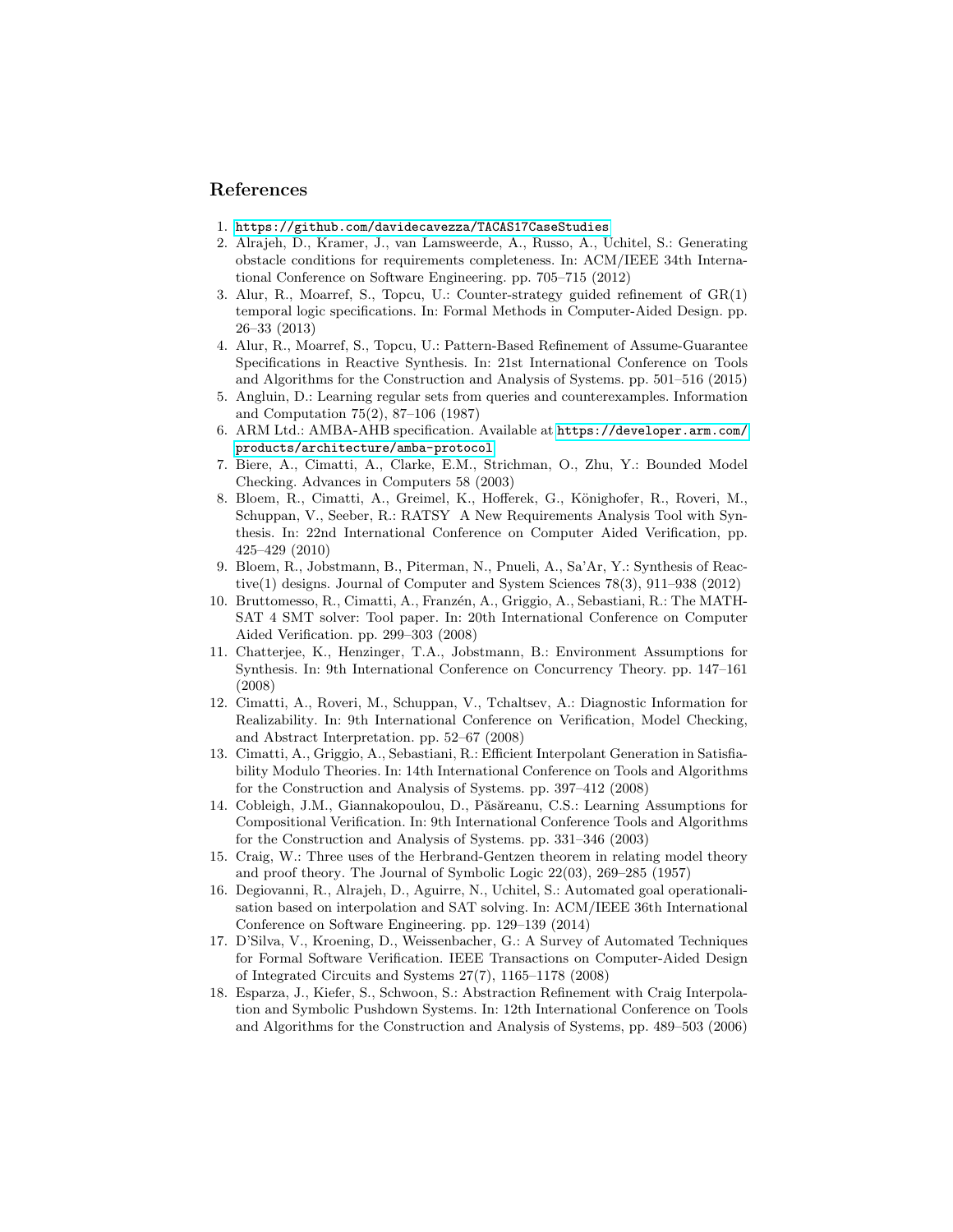- <span id="page-16-11"></span>19. Gheerbrant, A., ten Cate, B.: Craig Interpolation for Linear Temporal Languages. In: 23rd International Workshop on Computer Science Logic. pp. 287–301 (2009)
- <span id="page-16-6"></span>20. Gheorghiu Bobaru, M., Păsăreanu, C.S., Giannakopoulou, D.: Automated Assume-Guarantee Reasoning by Abstraction Refinement. In: 20th International Conference Computer Aided Verification. pp. 135–148 (2008)
- <span id="page-16-10"></span>21. Kamide, N.: Interpolation theorems for some variants of LTL. Reports on Mathematical Logic 50, 3–30 (2015)
- <span id="page-16-8"></span>22. Könighofer, R., Hofferek, G., Bloem, R.: Debugging formal specifications using simple counterstrategies. In: Formal Methods in Computer-Aided Design. pp. 152– 159 (2009)
- <span id="page-16-9"></span>23. Krajíček, J.: Interpolation theorems, lower bounds for proof systems, and independence results for bounded arithmetic. The Journal of Symbolic Logic 62(02), 457–486 (1997)
- <span id="page-16-0"></span>24. van Lamsweerde, A.: Requirements Engineering - From System Goals to UML Models to Software Specifications. Wiley (2009)
- <span id="page-16-1"></span>25. van Lamsweerde, A., Letier, E.: Handling obstacles in goal-oriented requirements engineering. IEEE Trans. Software Eng. 26(10), 978–1005 (2000)
- <span id="page-16-2"></span>26. Li, W., Dworkin, L., Seshia, S.A.: Mining assumptions for synthesis. In: ACM/IEEE 9th International Conference on Formal Methods and Models for Codesign. pp. 43–50 (2011)
- <span id="page-16-13"></span>27. Li, W., Sadigh, D., Sastry, S.S., Seshia, S.A.: Synthesis for human-in-the-loop control systems. In: 20th International Conference on Tools and Algorithms for the Construction and Analysis of Systems. pp. 470–484 (2014)
- <span id="page-16-7"></span>28. Manna, Z., Pnueli, A.: The Temporal Logic of Reactive and Concurrent Systems. Springer (1992)
- <span id="page-16-12"></span>29. McMillan, K.L.: Interpolation and SAT-Based Model Checking. In: 15th International Conference on Computer Aided Verification. pp. 1–13 (2003)
- <span id="page-16-5"></span>30. Păsăreanu, C., Dwyer, M., Huth, M.: Assume-guarantee model checking of software: A comparative case study. Theoretical and Practical Aspects of SPIN Model Checking pp. 168–183 (1999)
- <span id="page-16-3"></span>31. Sohail, S., Somenzi, F.: Safety first: a two-stage algorithm for the synthesis of reactive systems. International Journal on Software Tools for Technology Transfer 15(5-6), 433–454 (2013)
- <span id="page-16-4"></span>32. Sohail, S., Somenzi, F., Ravi, K.: A Hybrid Algorithm for LTL Games. In: Verification, Model Checking, and Abstract Interpretation. pp. 309–323 (2008)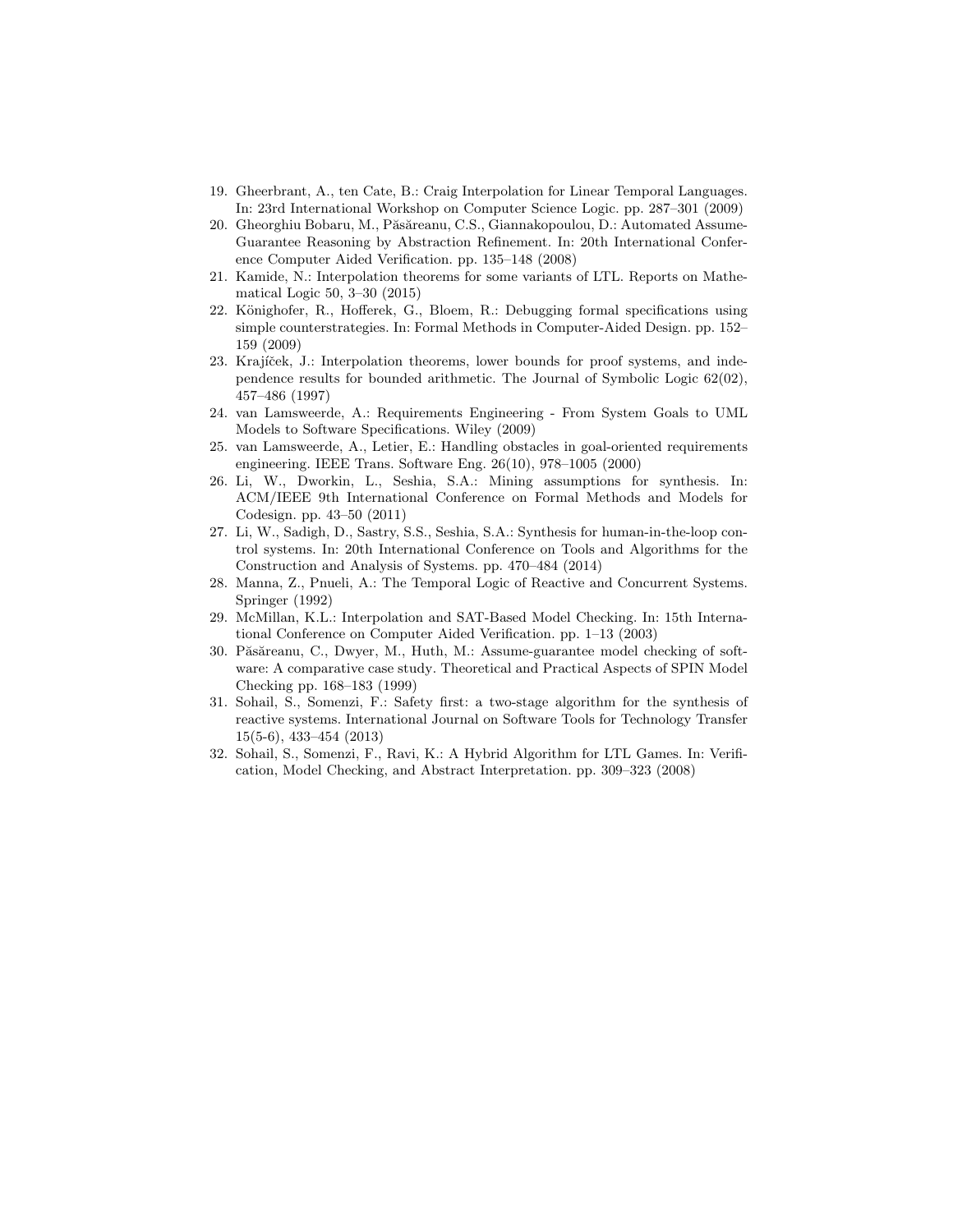# Appendix

# Translation of GR(1) formulae into Boolean logic

Let  $\phi = \phi^{\mathcal{E}} \to \phi^{\mathcal{S}}$  be a GR(1) property, expressed over a set V of propositional variables. Given a counterplay with states defined as in Section [5,](#page-4-1) the translation of  $\phi^{\theta}$  into Boolean logic is a Boolean (non-temporal) formula  $[[\phi^{\theta}]]$  in the variables of the set  $V(S)$  defined in Section [5.1.](#page-6-0) The three components of  $\phi^{\theta}$  are translated separately:

- An initial state condition  $\varphi_{init}^{\theta} = B(\mathcal{V})$  is translated to  $B(\mathcal{V}(s^{init}))$  by replacing each occurrence of  $p \in V$  with  $p(s^{init}) \in V(s^{init})$ .
- An invariant  $\varphi_{inv}^{\theta} = GB(V \cup \mathbf{X}V)$  is translated as the conjunction over all states in  $S \bigwedge_{s \in S} B(\mathcal{V}(s) \cup \mathcal{V}(\text{succ}(s)))$ .
- Finally, a fairness condition  $\varphi_{fair}^{\theta} = B(\mathcal{V})$  is translated as  $\bigvee_{s \in S^{loop}} B(\mathcal{V}(s))$ .

### Proof of soundness [Theorem 1]

*Proof.* Since we are assuming that  $I_u$  is state-separable, and since by definition the counterplay translation implies  $I_u$ , each state component (which is a conjunct in  $I_u$ ) is implied by  $[[\pi_{C,u}, \varphi_u^{\mathcal{E}}]]$ :

$$
[[\pi_{C,u}, \varphi_u^{\mathcal{E}}]] \to I_u \to B_s(\mathcal{V}(s))
$$
\n<sup>(5)</sup>

for every s. By construction, a state component holds true iff it is satisfied by the corresponding state in the counterplay:

<span id="page-17-0"></span>
$$
[[\pi_{C,u}, \varphi_u^{\mathcal{E}}]] \to B_s(\mathcal{V}(s)) \Leftrightarrow \langle \pi_C, s \rangle \models B_s(\mathcal{V})
$$
(6)

Now let us consider  $s^{init}$ . By [\(6\)](#page-17-0) and I/O-separability:

$$
[[\pi_{C,u}, \varphi_u^{\mathcal{E}}]] \to B^{init}(V(s^{init})) \Rightarrow \langle \pi_C, s^{init} \rangle \models B^{init}(V) \Rightarrow \langle \pi_C, s^{init} \rangle \models B^{init}_{\mathcal{X}}(\mathcal{X}) \land B^{init}_{\mathcal{Y}}(\mathcal{Y}) \tag{7} \Rightarrow \pi_C \models B^{init}_{\mathcal{X}}(\mathcal{X})
$$

So,  $\pi_C$  satisfies the part of the translation that refers to the initial state. The next step is to consider pairs of consecutive states s and succ  $(s)$ . Since  $I_u$  is I/O-separable, we have

$$
B_{\text{succ}(s)}(\mathcal{V}(\text{succ}(s))) \to B_{\text{succ}(s),\mathcal{X}}(\mathcal{X}(\text{succ}(s)))
$$

By  $(6)$  and LTL satisfaction definition for **X**:

<span id="page-17-1"></span>
$$
[[\pi_{C,u}, \varphi_u^{\mathcal{E}}]] \to B_{\text{succ}(s), \mathcal{X}}(\mathcal{X}(\text{succ}(s))) \Rightarrow \langle \pi_C, \text{succ}(s) \rangle \models B_{\text{succ}(s), \mathcal{X}}(\mathcal{X})
$$
  

$$
\Rightarrow \langle \pi_C, s \rangle \models \mathbf{X}B_{\text{succ}(s), \mathcal{X}}(\mathcal{X})
$$
  

$$
\Rightarrow \langle \pi_C, s \rangle \models B_{\text{succ}(s), \mathcal{X}}(\mathbf{X}\mathcal{X})
$$
 (8)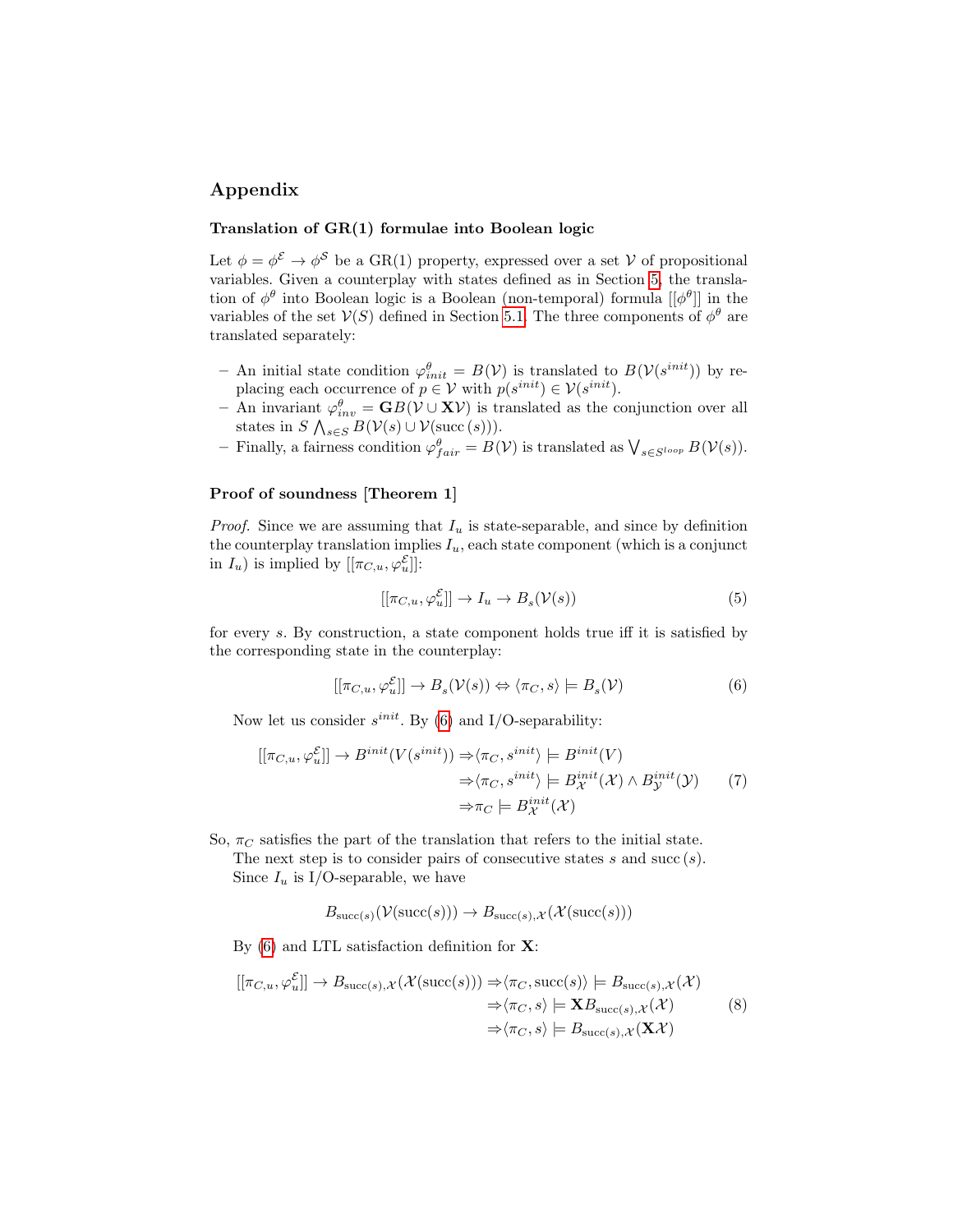From the conjunction of [\(6\)](#page-17-0) and [\(8\)](#page-17-1), and from the LTL interpretation of the operator  $\bf{F}$  we finally get

$$
[[\pi_{C,u}, \varphi_u^{\mathcal{E}}]] \to B_s(\mathcal{V}(s)) \land B_{succ(s)}(\mathcal{V}(\text{succ}(s)))
$$
  
\n
$$
\Rightarrow \langle \pi_C, s \rangle \models B_s(\mathcal{V}) \land B_{succ(s), \mathcal{X}}(\mathbf{X}\mathcal{X})
$$
  
\n
$$
\Rightarrow \pi_C \models \mathbf{F}(B_s(\mathcal{V}) \land B_{succ(s), \mathcal{X}}(\mathbf{X}\mathcal{X}))
$$
\n(9)

Therefore  $\pi_C$  satisfies the "eventually" subformulae in the translation.

Finally, let us consider the looping and unrolled states. In general, a path ending with a loop among states  $q_1, \ldots, q_{|Q_{loop}|}$  satisfies the formula

<span id="page-18-0"></span>
$$
\mathbf{FG} \bigvee_{j=1}^{|Q_{loop}|} B_{q_j}(\mathcal{V})
$$
 (10)

where  $B_{q_j}$  is any Boolean expression that holds in  $q_j$ . The reason is that there is a suffix of the path that contains only states from  $Q_{loop}$ ; therefore, this suffix always satisfies any of the looping states' valuations.

Now, by construction, unrolled states are replicates of looping states; therefore any Boolean formula that is true in an unrolled state is also true in the looping state of which it is a replicate:

$$
\langle \pi_C, s_j^{loop} \rangle \models B_{j,r}^{unr}(\mathcal{V}) \Leftrightarrow \langle \pi_C, s_{j,r}^{unr} \rangle \models B_{j,r}^{unr}(\mathcal{V})
$$
\n(11)

Hence we have:

$$
\langle \pi_C, s_j^{loop} \rangle \models \left( B_j^{loop}(\mathcal{V}) \land \bigwedge_{r=1}^u B_{j,r}^{unr}(\mathcal{V}) \right) \tag{12}
$$

This can be replaced to the formula in [\(10\)](#page-18-0) and we obtain:

$$
\pi_C \models \mathbf{FG} \bigvee_{j=1}^{|S^{loop}|} \left( B_j^{loop}(\mathcal{V}) \land \bigwedge_{r=1}^u B_{j,r}^{unr}(\mathcal{V}) \right)
$$
(13)

Therefore  $\pi_C$  satisfies also the conjuncts of  $\mathcal{T}(I_u)$  that refer to looping states. Since  $\pi_C$  satisfies each of the conjuncts in [\(3\)](#page-7-0), then  $\pi_C \models \mathcal{T}(I_u)$ .

### McMillan's Interpolation

Definition 5 (Unsatisfiability Proof [\[29\]](#page-16-12)). A proof of unsatisfiability for a set of clauses C is a directed acyclic graph  $(V, E)$ , where the vertices V is a set of clauses, such that for every vertex  $c \in V$ , either

- $c \in C$ , and c is a root, or
- c has exactly two predecessors,  $c_1$  and  $c_2$ , and c is their resolvent,

and the empty clause is the unique leaf.